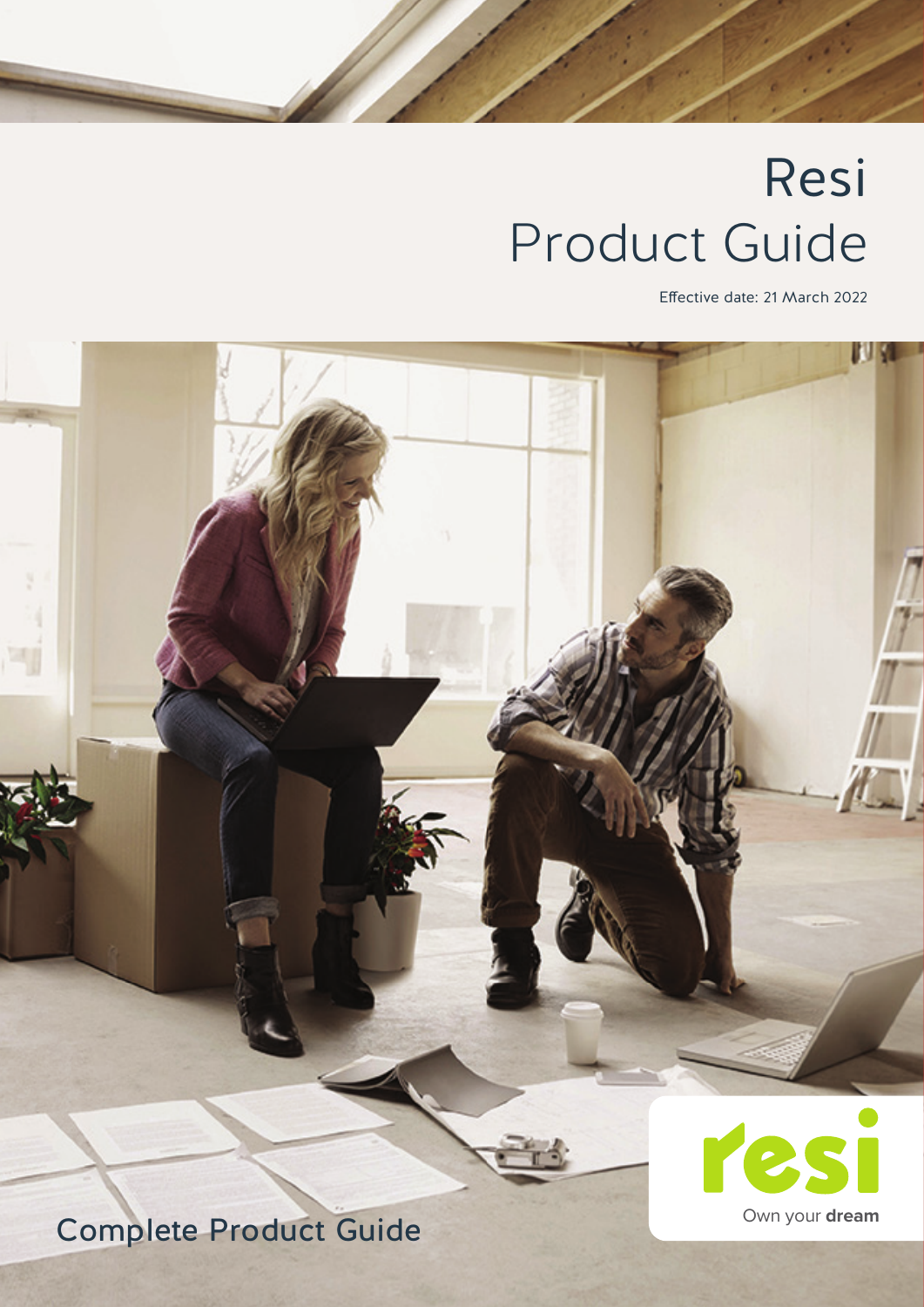## Resi Home Loans

Resi Home Loans funded by Pepper Money, gives you and your clients access to more loan products in an increasingly challenging and competitive market.

Resi Home Loans can provide you with access to a range of flexible solutions that cater to a diverse range of residential borrowers from prime to those with a slightly impaired credit history.

### There are many things that make the Resi Home Loans offering unique to other specialist lenders, here are just a few:

- The support of a highly experienced Business Development Manager
- Same day turnaround on initial decisions\*
- As each application is assessed on its individual merits, Resi Home Loans provides a more flexible solution every time
- One application provides access to multiple home loan solutions
- Direct lines to the credit team assessing your loan, Resi Home Loans keeps you informed every step of the way
- Dedicated Customer Service team to assist in priority service of your clients
- Access to Loan Adviser for up-to-date reporting and statements

\*Same day approvals for applications lodged before 1pm AEST (or 12pm in WA).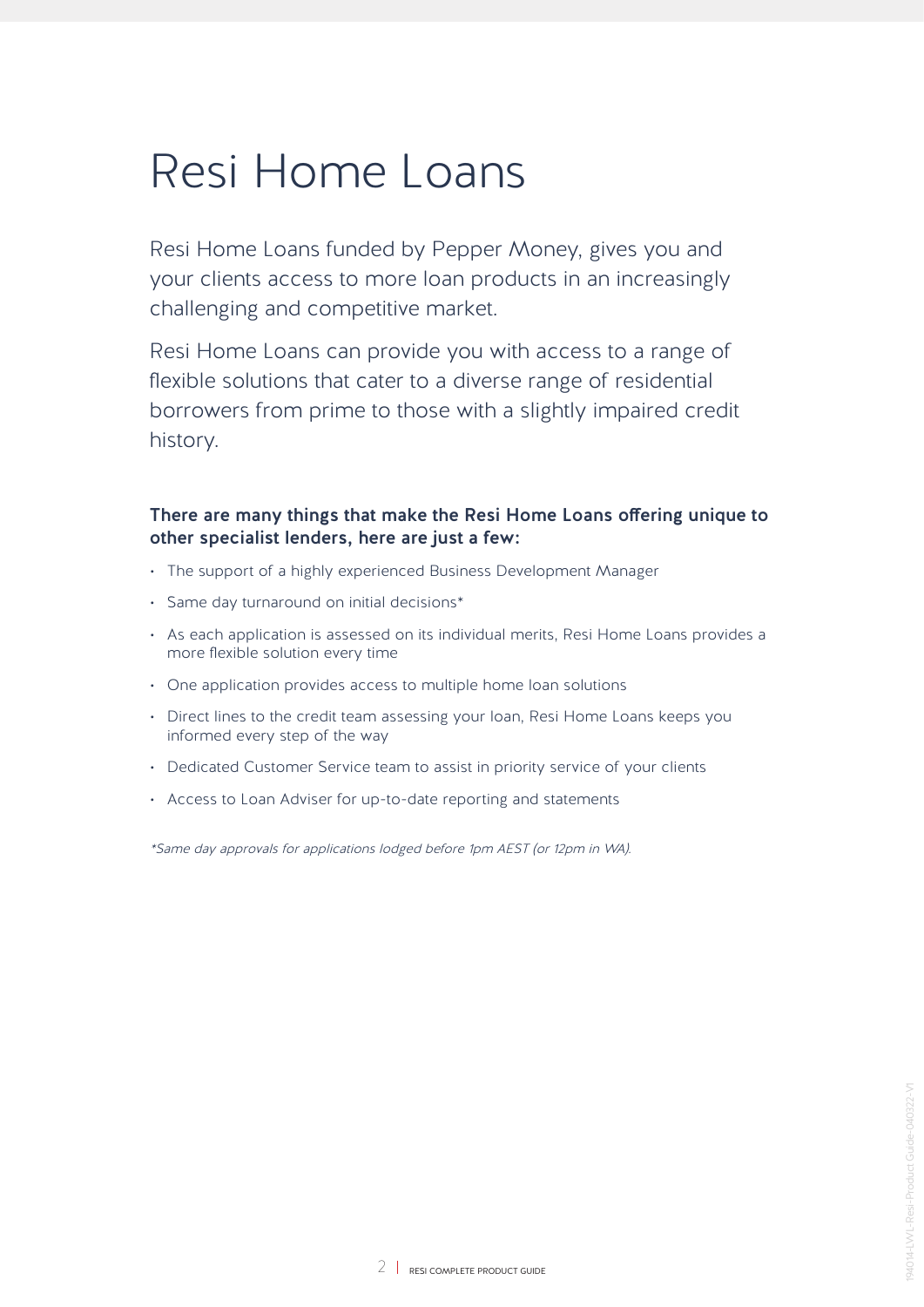# The Resi Suite of Home Loans

| ۰ |  |
|---|--|
|   |  |

### For PRIME go to the green section

| Resi Renew Full Doc and Full Doc PLUS 4              |  |
|------------------------------------------------------|--|
|                                                      |  |
| Resi Renew Construction Full Doc and Full Doc PLUS 5 |  |



## For NEAR PRIME CLEAR go to the amber section

Resi Renew NEAR PRIME CLEAR Full Doc and Full Doc PLUS . . . 6 Resi Renew NEAR PRIME CLEAR Alt Doc and Alt Doc PLUS . . . . 6



## For NEAR PRIME go to the amber section

Resi Renew NEAR PRIME Full Doc and Full Doc PLUS . . . . . . . . . 7 Resi Renew NEAR PRIME Alt Doc and Alt Doc PLUS . . . . . . . . . . 7



### For RESTART go to the red section

For further product information go to pepper.com.au/broker/white-label or speak to your Pepper Money BDM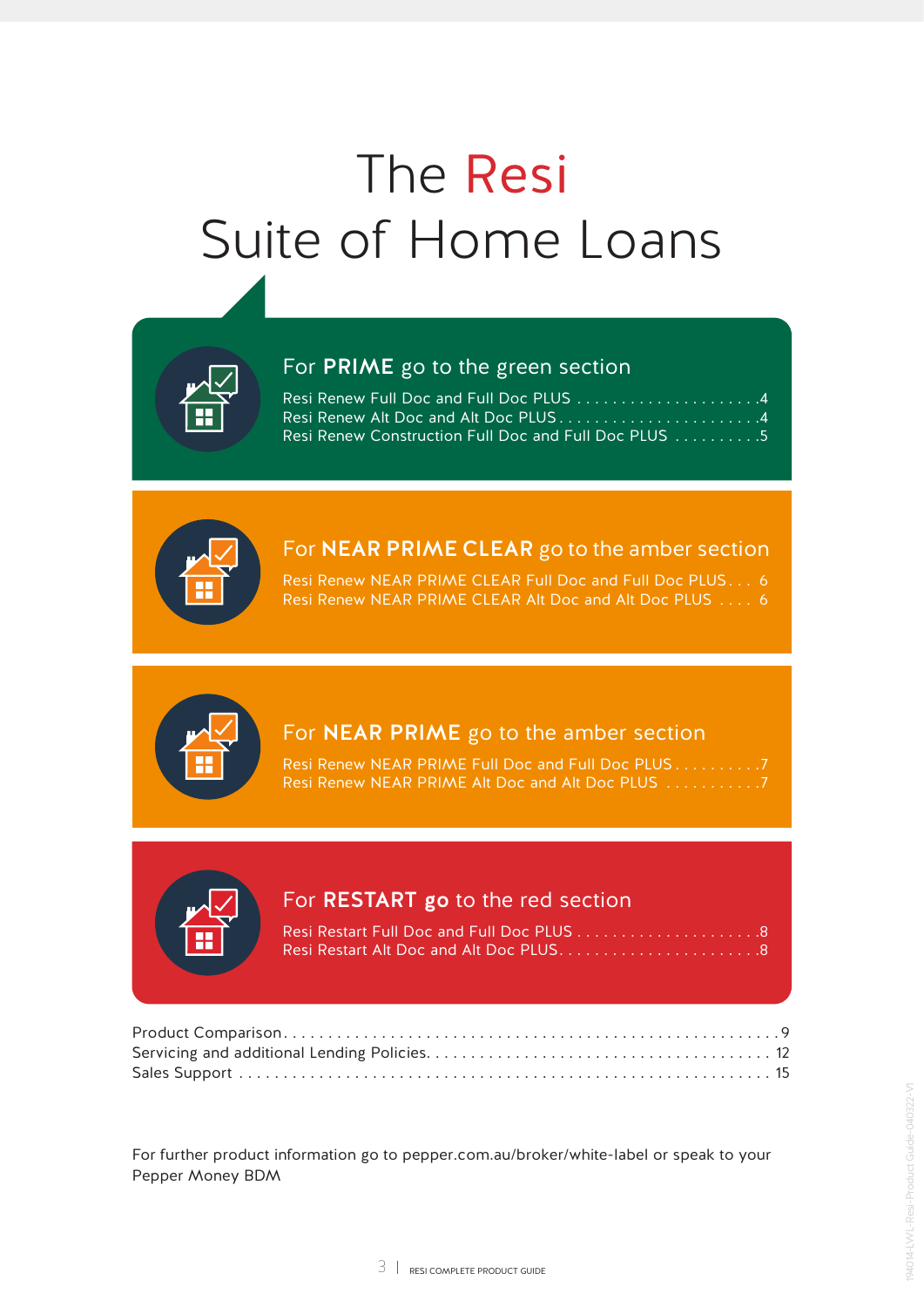

## Product Specifications

|                                         | <b>Full Doc</b>                                                                                                                                                                                                                                                      | <b>Full Doc PLUS</b>                                                                                                 |  |  |  |  |
|-----------------------------------------|----------------------------------------------------------------------------------------------------------------------------------------------------------------------------------------------------------------------------------------------------------------------|----------------------------------------------------------------------------------------------------------------------|--|--|--|--|
| Loan Purpose                            | Purchase or refinance of owner occupied<br>properties                                                                                                                                                                                                                | Purchase or refinance of owner occupied or<br>investment properties and also includes:<br>• Interest Only Ioans      |  |  |  |  |
| Maximum LVR                             | • Up to 95% for purchases (inclusive of fees) for loans up to \$900,000 (Syd/Melb) or \$750,000 (All<br>other locations)<br>• Up to 90% for all other loan purposes (inclusive of fees) for loans up to \$1,000,000 (Syd/Melb) or<br>\$750,000 (All other locations) |                                                                                                                      |  |  |  |  |
| Credit History                          | Paid defaults up to \$500 may be considered                                                                                                                                                                                                                          |                                                                                                                      |  |  |  |  |
| <b>Genuine Savings</b>                  | 5% required if LVR > 90% (inclusive of fees)                                                                                                                                                                                                                         |                                                                                                                      |  |  |  |  |
| Cash Out                                | Cash out up to 90% LVR^ (not available for business use)                                                                                                                                                                                                             |                                                                                                                      |  |  |  |  |
| Debt Consolidation                      | Debt consolidation (maximum of 4 debts)                                                                                                                                                                                                                              |                                                                                                                      |  |  |  |  |
| Income Documentation (PAYG)             | Last 2 pay slips plus one of the following:<br>• Letter of employment<br>· Latest group certificate<br>• Notice of assessment<br>• 3 months bank statements                                                                                                          |                                                                                                                      |  |  |  |  |
| Income Documentation<br>(Self-Employed) | • Last 2 years tax returns and last 2 years notice of assessments OR<br>• Last 2 years Financial Statements executed by a registered tax agent or Accountant*; and<br>• Last 1 month business bank statement OR Most recent BAS statement.                           |                                                                                                                      |  |  |  |  |
| <b>Acceptable Securities</b>            | · Residential securities in categories 1 - 41 with a maximum land size of 25 acres (10 hectares)<br>· Vacant Residential Land only in categories 1 and 2 with a maximum size of 2.5 acres (max 75% LVR and<br>max loan size of \$650,000)                            |                                                                                                                      |  |  |  |  |
| Fee Capitalisation                      | • Fees can be capitalised up to 95% LVR (inclusive of fees) for purchases only <sup>4</sup><br>• Fees can be capitalised up to 90% LVR (inclusive of fees) for all other loans <sup>4</sup>                                                                          |                                                                                                                      |  |  |  |  |
|                                         | <b>Alt Doc</b><br><b>Alt Doc PLUS</b>                                                                                                                                                                                                                                |                                                                                                                      |  |  |  |  |
| Loan Purpose                            | Purchase or refinance of owner occupied<br>properties                                                                                                                                                                                                                | Purchase or refinance of owner occupied and/or<br>investment properties, and also includes:<br>• Interest Only Ioans |  |  |  |  |
| Maximum LVR                             | Up to 80% (inclusive of fees) for loans up to \$1,000,000                                                                                                                                                                                                            |                                                                                                                      |  |  |  |  |
| Credit History                          | Paid defaults up to \$500 may be considered                                                                                                                                                                                                                          |                                                                                                                      |  |  |  |  |
| <b>Genuine Savings</b>                  | Not required                                                                                                                                                                                                                                                         |                                                                                                                      |  |  |  |  |
| Cash Out                                | Cash out up to 80% LVR (not available for business use)                                                                                                                                                                                                              |                                                                                                                      |  |  |  |  |
| Income Documentation<br>(Self-Employed) | • ABN registered for 24 months<br>• GST registered for 12 months<br>• Declaration of financial position plus two of the following:<br>- 6 months business bank statements<br>- 6 months BAS<br>- Pepper Money accountant's letter                                    |                                                                                                                      |  |  |  |  |
| <b>Acceptable Securities</b>            | • Residential securities in categories $1 - 41$ with a maximum land size of 25 acres (10 hectares)<br>• Vacant Residential Land only in categories 1 and 2 with a maximum size of 2.5 acres<br>(max 65% LVR and max loan size of \$650,000)                          |                                                                                                                      |  |  |  |  |
| Fee Capitalisation                      | Fees can be capitalised up to 80% LVR (inclusive of fees) for all loan purposes                                                                                                                                                                                      |                                                                                                                      |  |  |  |  |

For all loan sizes and loan term, please refer to Product Comparison on page 8 & 9

Refer to page 12 for additional notes

 $^{\wedge}$  No limit on cash out if LVR is < 80%. Cash out portion is limited to 20% of security valuation if LVR > 80%.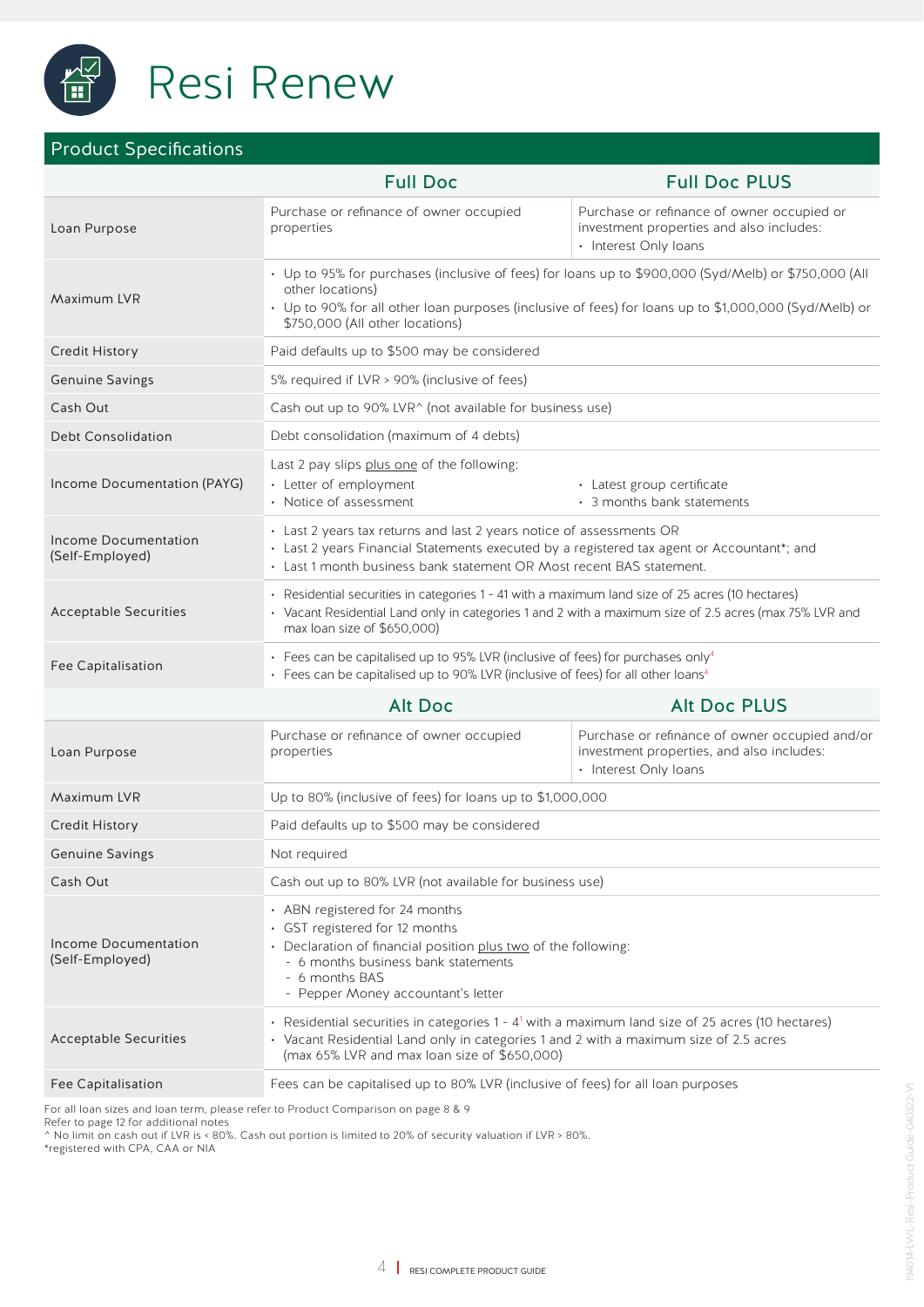

## Resi Renew Construction

## Product Specifications

|                                          | <b>Full Doc</b>                                                                                                                                                                                                                                                                        | <b>Full Doc PLUS</b>                                                                                                                                                                        |  |  |  |  |
|------------------------------------------|----------------------------------------------------------------------------------------------------------------------------------------------------------------------------------------------------------------------------------------------------------------------------------------|---------------------------------------------------------------------------------------------------------------------------------------------------------------------------------------------|--|--|--|--|
| Loan Purpose                             | Purchase or refinance of land for the primary<br>purpose of constructing up to two residential<br>owner occupied properties or making structural<br>changes to an existing owner occupied property.                                                                                    | Purchase or refinance of land for the primary<br>purpose of constructing up to two residential<br>investment properties or making structural<br>changes to an existing investment property. |  |  |  |  |
| Minimum Loan Size                        | \$50,000                                                                                                                                                                                                                                                                               | For all loan sizes refer to Product Comparison                                                                                                                                              |  |  |  |  |
| Maximum Loan Size                        | NSW/VIC<br>1 property: \$1,500,000 (up to 80% LVR)<br>2 properties: \$1,500,000 (up to 85% LVR)<br>All Other locations<br>1 or 2 properties: \$800,000 (up to 95% LVR)                                                                                                                 | NSW/VIC<br>1 or 2 properties: \$1,000,000 (up to 75% LVR)<br>All Other locations<br>1 or 2 properties: \$800,000 (up to 75% LVR)                                                            |  |  |  |  |
| Maximum LVR                              | Up to 95% for purchases (inclusive of fees) of land and improvement value<br>Up to 90% for all other loan purposes (inclusive of fees) of land and improvement value<br>$\bullet$<br>Up to 75% for PLUS (inclusive of fees) of land and improvement value                              |                                                                                                                                                                                             |  |  |  |  |
| <b>Credit History</b>                    | Paid defaults up to \$500 may be considered                                                                                                                                                                                                                                            |                                                                                                                                                                                             |  |  |  |  |
| <b>Genuine Savings</b>                   | 5% required if LVR > 90% (inclusive of fees)                                                                                                                                                                                                                                           |                                                                                                                                                                                             |  |  |  |  |
| Cash Out                                 | Cash out not available on construction loans                                                                                                                                                                                                                                           |                                                                                                                                                                                             |  |  |  |  |
| <b>Debt Consolidation</b>                | Debt consolidation not available on construction loans                                                                                                                                                                                                                                 |                                                                                                                                                                                             |  |  |  |  |
| Income Documentation (PAYG)              | Last 2 pay slips plus one of the following:<br>• Letter of employment<br>· Latest group certificate<br>• Notice of assessment<br>• 3 months bank statements                                                                                                                            |                                                                                                                                                                                             |  |  |  |  |
| Income Documentation (Self-<br>Employed) | • Last 2 years tax returns and last 2 years notice of assessments OR<br>• Last 2 years Financial Statements executed by a registered tax agent or Accountant*; and<br>Last 1 month of business bank statements                                                                         |                                                                                                                                                                                             |  |  |  |  |
| <b>Acceptable Securities</b>             | Registered first mortgage on residential property<br>Residential securities in categories 1 and $21$ with a maximum land size of 2.5 acres                                                                                                                                             |                                                                                                                                                                                             |  |  |  |  |
| <b>Product Features</b>                  |                                                                                                                                                                                                                                                                                        |                                                                                                                                                                                             |  |  |  |  |
| Loan Term                                | $10 - 30$ years                                                                                                                                                                                                                                                                        |                                                                                                                                                                                             |  |  |  |  |
| <b>Repayment Options</b>                 | Variable interest rate<br>Interest Only (IO) on balance of loan during construction period (maximum of 12 months<br>followed by P&I)<br>Loan converts to principal and interest (P&I) repayments upon completion of construction                                                       |                                                                                                                                                                                             |  |  |  |  |
| Redraw                                   | Available only post construction at no extra cost                                                                                                                                                                                                                                      |                                                                                                                                                                                             |  |  |  |  |
| Offset Sub-Account                       | Available only post construction at no extra cost                                                                                                                                                                                                                                      |                                                                                                                                                                                             |  |  |  |  |
| <b>Account Splits</b>                    | Single account only during construction period and up to four splits post construction (including<br>100% Interest Offset Sub-Account split <sup>3</sup> ).                                                                                                                            |                                                                                                                                                                                             |  |  |  |  |
| Lump Sum Payments                        | Additional payments are allowed during both the construction (IO) phase and the P&I phase                                                                                                                                                                                              |                                                                                                                                                                                             |  |  |  |  |
| Fee Capitalisation                       | • Fees can be capitalised up to 95% LVR (inclusive of fees) for purchases only <sup>4</sup> .<br>• Fees can be capitalised up to 90% LVR (inclusive of fees) for all other loans <sup>4</sup> .<br>• Fees can be capitalised up to 75% LVR (inclusive of fees) for PLUS <sup>4</sup> . |                                                                                                                                                                                             |  |  |  |  |
| <b>Transaction Facilities</b>            | Online<br>• Redraw facility (post construction only)<br>$\bullet$<br><b>BPAY</b><br>Telephone<br>ATM<br><b>Direct Debit</b><br>Visa Debit Card (inclusive payWave) (post<br>construction)                                                                                              |                                                                                                                                                                                             |  |  |  |  |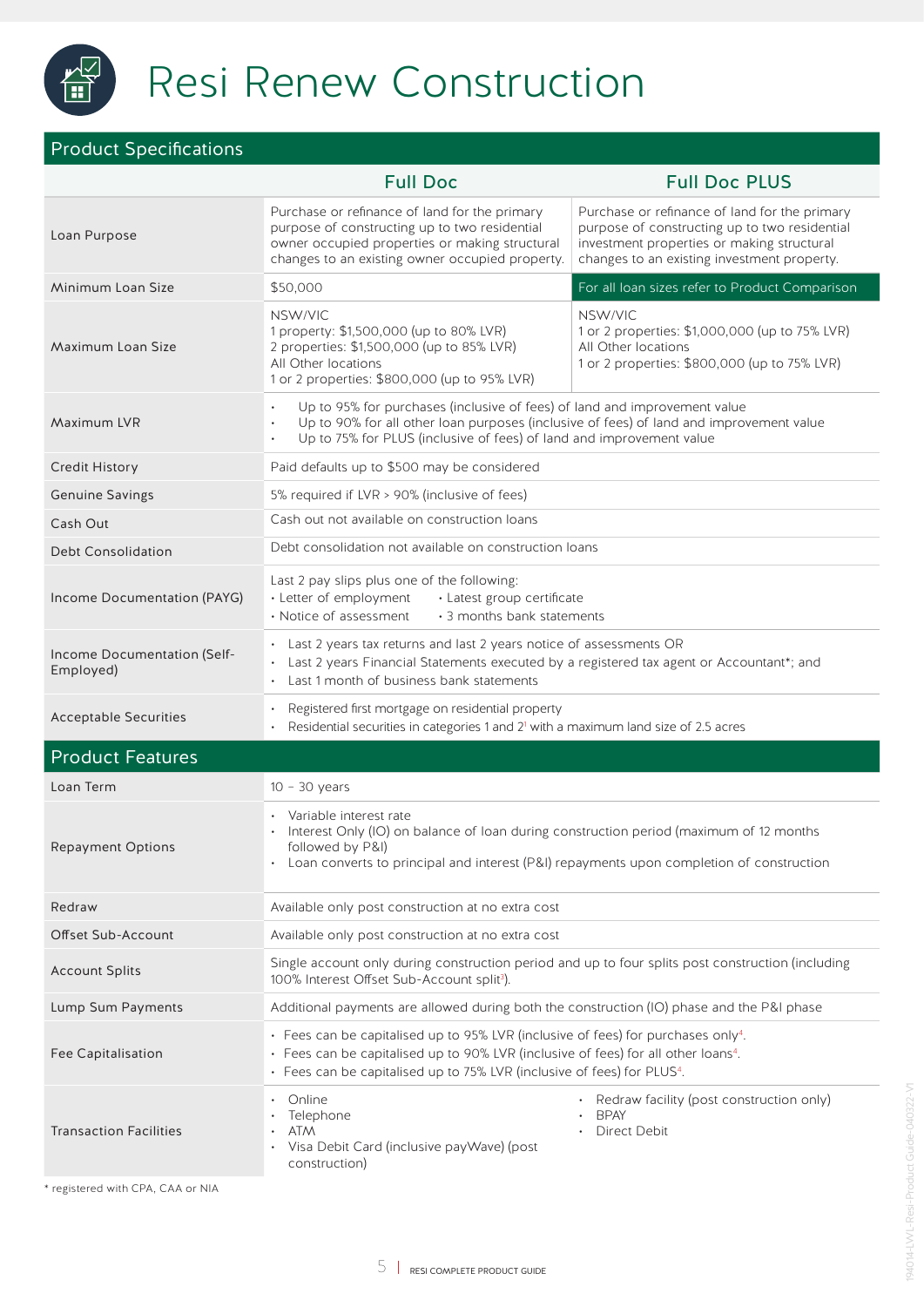

## Resi Renew NEAR PRIME CLEAR

## Product Specifications

|                                         | <b>Full Doc</b>                                                                                                                                                                                                                          | <b>Full Doc PLUS</b>                                                                                             |  |  |  |  |  |
|-----------------------------------------|------------------------------------------------------------------------------------------------------------------------------------------------------------------------------------------------------------------------------------------|------------------------------------------------------------------------------------------------------------------|--|--|--|--|--|
| Loan Purpose                            | Purchase or refinance of owner occupied<br>properties                                                                                                                                                                                    | Purchase or refinance of owner occupied or<br>investment properties, and also includes:<br>• Interest Only Ioans |  |  |  |  |  |
| Maximum LVR                             | • Up to 95% for purchases (inclusive of fees) for loans up to \$900,000 (Syd/Melb) or \$750,000 (All<br>other locations)<br>• Up to 90% for all other loan purposes (inclusive of fees) for loans up to \$1,000,000                      |                                                                                                                  |  |  |  |  |  |
| Credit History                          | Paid/Unpaid Defaults up to \$1,000 may be considered                                                                                                                                                                                     |                                                                                                                  |  |  |  |  |  |
| <b>Genuine Savings</b>                  | Not Required                                                                                                                                                                                                                             |                                                                                                                  |  |  |  |  |  |
| Cash Out                                | Cash out up to 90% LVR^ for acceptable purposes including renovations and business use                                                                                                                                                   |                                                                                                                  |  |  |  |  |  |
| <b>Debt Consolidation</b>               | Debt consolidation for an unlimited number of debts including payout of ATO debts                                                                                                                                                        |                                                                                                                  |  |  |  |  |  |
| Income Documentation (PAYG)             | Last 2 pay slips plus one of the following:<br>• Letter of employment<br>• Notice of assessment                                                                                                                                          | · Latest group certificate<br>• 3 months bank statements                                                         |  |  |  |  |  |
| Income Documentation<br>(Self-Employed) | • Last 1 years tax returns and last 1 years notice of assessments OR<br>• Last 1 years Financial Statements executed by a registered tax agent or Accountant*; and<br>• Last 1 month of business bank statements.                        |                                                                                                                  |  |  |  |  |  |
| <b>Acceptable Securities</b>            | · Residential securities in categories 1 - 2 with a maximum land size of 25 acres (10 hectares)<br>• Vacant Residential Land only in categories 1 and 2 with a maximum size of 2.5 acres (max 75% LVR<br>and max loan size of \$650,000) |                                                                                                                  |  |  |  |  |  |
| <b>Fee Capitalisation</b>               | • Fees can be capitalised up to 95% LVR (inclusive of fees) for purchases only <sup>4</sup><br>• Fees can be capitalised up to 90% LVR (inclusive of fees) for all other loans <sup>4</sup>                                              |                                                                                                                  |  |  |  |  |  |
|                                         | <b>Alt Doc</b>                                                                                                                                                                                                                           | <b>Alt Doc PLUS</b>                                                                                              |  |  |  |  |  |
| Loan Purpose                            | Purchase or refinance of owner occupied<br>properties                                                                                                                                                                                    | Purchase or refinance of owner occupied or<br>investment properties, and also includes:<br>• Interest Only Ioans |  |  |  |  |  |
| Maximum LVR                             | • Up to 85% for purchases (inclusive of fees) for loans up to \$1,000,000<br>• Up to 80% for all other loan purposes (inclusive of fees) for loans up to \$1,500,000                                                                     |                                                                                                                  |  |  |  |  |  |
| Credit History                          | Paid/Unpaid Defaults up to \$1,000 may be considered                                                                                                                                                                                     |                                                                                                                  |  |  |  |  |  |
| <b>Genuine Savings</b>                  | Not required                                                                                                                                                                                                                             |                                                                                                                  |  |  |  |  |  |
| Cash Out                                | Unlimited for acceptable purposes, including renovations and business use                                                                                                                                                                |                                                                                                                  |  |  |  |  |  |
| <b>Debt Consolidation</b>               | Debt consolidation for an unlimited number of debts including payout of ATO debts                                                                                                                                                        |                                                                                                                  |  |  |  |  |  |
| Income Documentation<br>(Self-Employed) | • ABN registered for 24 months<br>• GST registered for 12 months<br>• Declaration of financial position plus one of the following:<br>- 6 months business bank statements<br>- 6 months BAS<br>- Pepper Money accountant's letter        |                                                                                                                  |  |  |  |  |  |
| <b>Acceptable Securities</b>            | Residential securities in categories 1 - 2 with a maximum land size of 25 acres (10 hectares)                                                                                                                                            |                                                                                                                  |  |  |  |  |  |
| Fee Capitalisation                      | • Fees can be capitalised up to 85% LVR (inclusive of fees) for purchases only <sup>4</sup><br>• Fees can be capitalised up to 80% LVR (inclusive of fees) for all other loans <sup>4</sup>                                              |                                                                                                                  |  |  |  |  |  |

For all loan sizes and loan term, please refer to Product Comparison on page 8 & 9

Refer to page 12 for additional notes

^ No limit on cash out if LVR is < 85%. Cash out portion is limited to 20% of security valuation if LVR > 85%.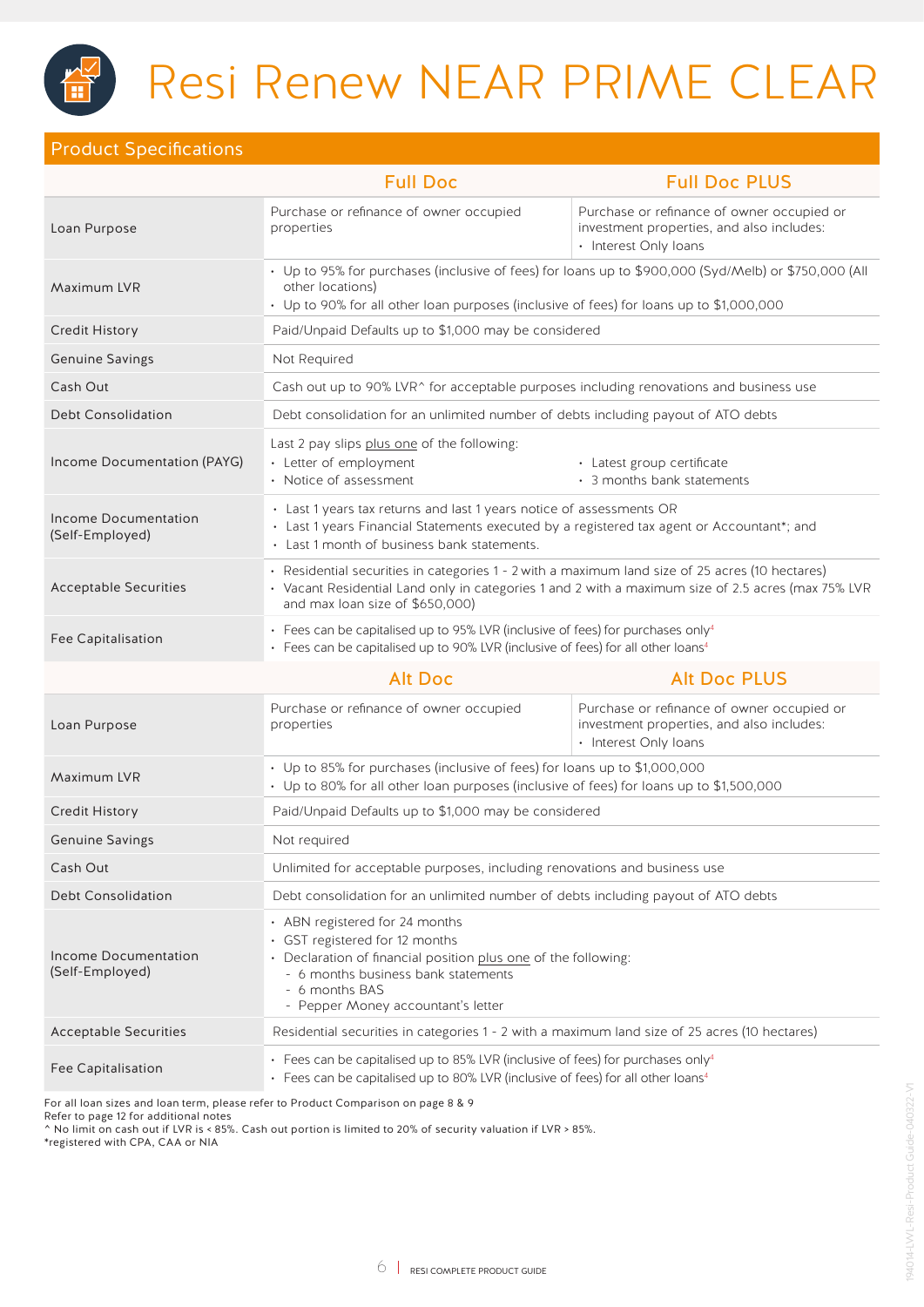

## Resi Renew NEAR PRIME

### Product Specifications

|                                         | <b>Full Doc</b>                                                                                                                                                                                                                                                                                                            | <b>Full Doc PLUS</b>                                                                                             |  |  |  |  |  |
|-----------------------------------------|----------------------------------------------------------------------------------------------------------------------------------------------------------------------------------------------------------------------------------------------------------------------------------------------------------------------------|------------------------------------------------------------------------------------------------------------------|--|--|--|--|--|
| Loan Purpose                            | Purchase or refinance of owner occupied<br>properties                                                                                                                                                                                                                                                                      | Purchase or refinance of owner occupied or<br>investments properties, and also includes<br>• Interest Only Ioans |  |  |  |  |  |
| Maximum LVR                             | · Up to 95% for purchases (inclusive of fees) for loans up to \$900,000 (Syd/Melb) or \$750,000 (All<br>other locations)<br>• Up to 90% for all other loan purposes (inclusive of fees) for loans up to \$1,000,000                                                                                                        |                                                                                                                  |  |  |  |  |  |
| Credit History                          | • Unlimited defaults, judgements and writs up to \$1,000 accepted (paid or unpaid)<br>• Unlimited defaults, judgements and writs > \$1,000, listed > 24 months (paid or unpaid) accepted<br>• Up to 3 months non-mortgage arrears (within the last 3 months)#<br>· Discharged from bankruptcy (1 day accepted)             |                                                                                                                  |  |  |  |  |  |
| <b>Genuine Savings</b>                  | Not Required                                                                                                                                                                                                                                                                                                               |                                                                                                                  |  |  |  |  |  |
| Cash Out                                | Cash out up to 90% LVR^ for acceptable purposes including renovations and business use                                                                                                                                                                                                                                     |                                                                                                                  |  |  |  |  |  |
| <b>Debt Consolidation</b>               | Debt consolidation for an unlimited number of debts including payout of ATO debts                                                                                                                                                                                                                                          |                                                                                                                  |  |  |  |  |  |
|                                         | Last 2 pay slips plus one of the following:                                                                                                                                                                                                                                                                                |                                                                                                                  |  |  |  |  |  |
| Income Documentation (PAYG)             | • Letter of employment<br>• Notice of assessment                                                                                                                                                                                                                                                                           | • Latest group certificate<br>• 3 months bank statements                                                         |  |  |  |  |  |
| Income Documentation<br>(Self-Employed) | • Last 2 years tax returns and last 2 years notice of assessments OR<br>• Last 2 years Financial Statements executed by a registered tax agent or Accountant*; and<br>• Last 1 month of business bank statements                                                                                                           |                                                                                                                  |  |  |  |  |  |
| <b>Acceptable Securities</b>            | • Residential securities in categories $1 - 41$ with a maximum land size of 25 acres (10 hectares)<br>• Vacant Residential Land only in categories 1 and 2 with a maximum size of 2.5 acres (max 75% LVR<br>and max loan size of \$650,000)                                                                                |                                                                                                                  |  |  |  |  |  |
| <b>Fee Capitalisation</b>               | • Fees can be capitalised up to 95% LVR (inclusive of fees) for purchases only <sup>4</sup><br>• Fees can be capitalised up to 90% LVR (inclusive of fees) for all other loans <sup>4</sup>                                                                                                                                |                                                                                                                  |  |  |  |  |  |
|                                         | <b>Alt Doc</b>                                                                                                                                                                                                                                                                                                             | <b>Alt Doc PLUS</b>                                                                                              |  |  |  |  |  |
| Loan Purpose                            | Purchase or refinance of owner occupied<br>properties                                                                                                                                                                                                                                                                      | Purchase or refinance of owner occupied or<br>investment properties, and also includes:<br>• Interest Only Ioans |  |  |  |  |  |
| Maximum LVR                             | • Up to 85% for purchases (inclusive of fees) for loans up to \$650,000<br>• Up to 80% for all other loan purposes (inclusive of fees) for loans up to \$1,500,000                                                                                                                                                         |                                                                                                                  |  |  |  |  |  |
| Credit History                          | • Unlimited defaults, judgements and writs up to \$1,000 accepted (paid or unpaid)<br>• Unlimited defaults, judgements and writs > \$1,000, listed > 24 months (paid or unpaid) accepted<br>• Up to 3 months non-mortgage arrears (within the last 3 months) <sup>#</sup><br>• Discharged from bankruptcy (1 day accepted) |                                                                                                                  |  |  |  |  |  |
| <b>Genuine Savings</b>                  | Not required                                                                                                                                                                                                                                                                                                               |                                                                                                                  |  |  |  |  |  |
| Cash Out                                | Unlimited for acceptable purposes, including renovations and business use                                                                                                                                                                                                                                                  |                                                                                                                  |  |  |  |  |  |
| <b>Debt Consolidation</b>               | Debt consolidation for an unlimited number of debts including payout of ATO debts                                                                                                                                                                                                                                          |                                                                                                                  |  |  |  |  |  |
| Income Documentation<br>(Self-Employed) | • ABN registered for 24 months<br>• GST registered for 12 months<br>• Declaration of financial position plus one of the following:<br>- 6 months business bank statements<br>- 6 months BAS<br>- Pepper Money accountant's letter                                                                                          |                                                                                                                  |  |  |  |  |  |
| <b>Acceptable Securities</b>            | Residential securities in categories 1 - 4 <sup>1</sup> with a maximum land size of 25 acres (10 hectares)                                                                                                                                                                                                                 |                                                                                                                  |  |  |  |  |  |
| Fee Capitalisation                      | • Fees can be capitalised up to 85% LVR (inclusive of fees) for purchases only <sup>4</sup><br>• Fees can be capitalised up to 80% LVR (inclusive of fees) for all other loans <sup>4</sup>                                                                                                                                |                                                                                                                  |  |  |  |  |  |
|                                         |                                                                                                                                                                                                                                                                                                                            |                                                                                                                  |  |  |  |  |  |

For all loan sizes and loan term, please refer to Product Comparison on page 8 & 9 Refer to page 12 for additional notes

^ No limit on cash out if LVR is < 85%. Cash out portion is limited to 20% of security valuation if LVR > 85%.

# Refer to Repayment History Information on page 12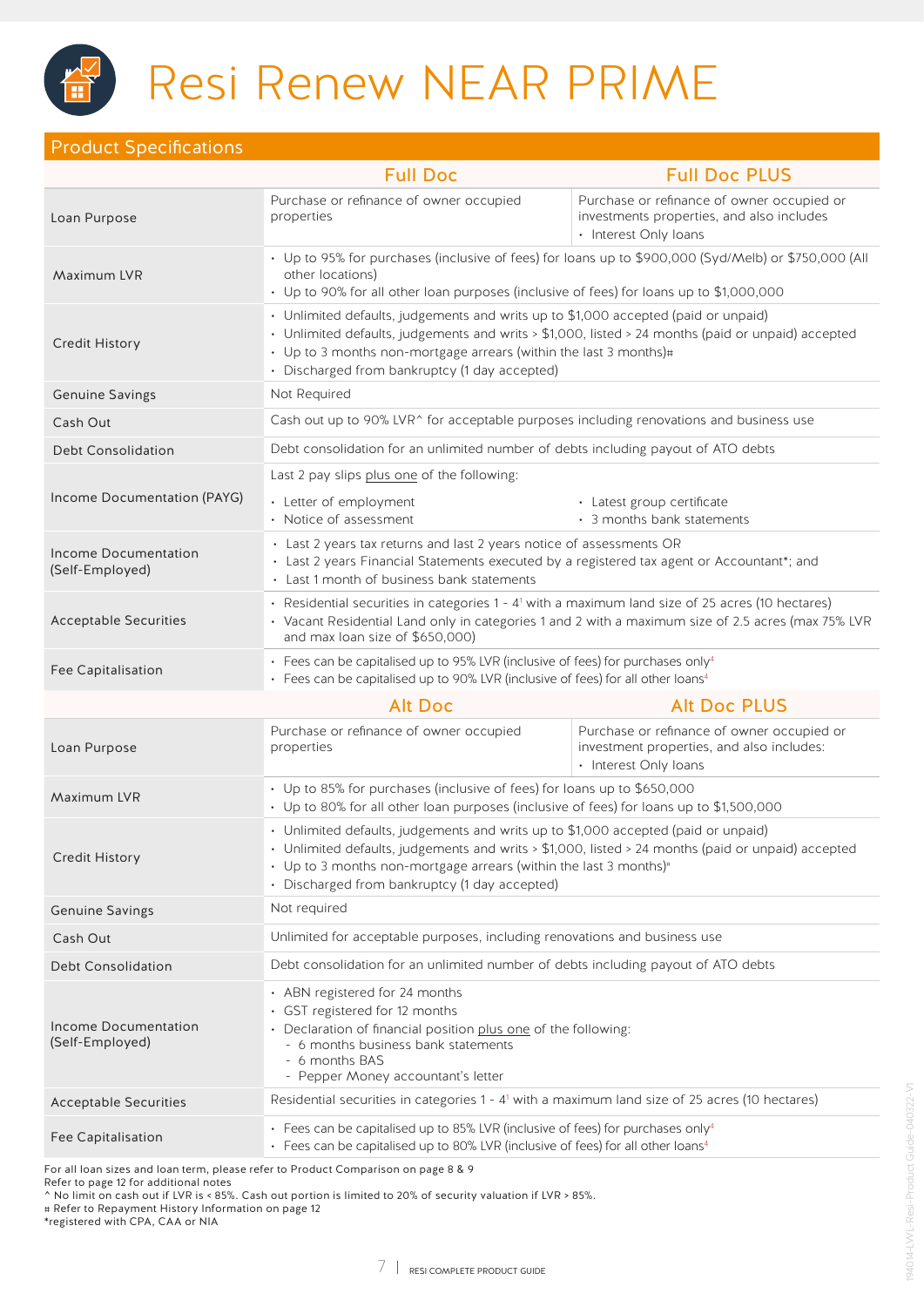

## Product Specifications

|                                                | <b>Full Doc</b><br><b>Full Doc PLUS</b>                                                                                                                                                                                                                                                                                         |                                                                                                                                                                                                                                              |  |  |  |  |  |
|------------------------------------------------|---------------------------------------------------------------------------------------------------------------------------------------------------------------------------------------------------------------------------------------------------------------------------------------------------------------------------------|----------------------------------------------------------------------------------------------------------------------------------------------------------------------------------------------------------------------------------------------|--|--|--|--|--|
| Loan Purpose                                   | Purchase or refinance of owner occupied or investment properties                                                                                                                                                                                                                                                                |                                                                                                                                                                                                                                              |  |  |  |  |  |
| Maximum LVR                                    | • Up to 95% for purchases (inclusive of fees) for<br>loans up to \$650,000<br>• Up to 85% for all other loan purposes (inclusive<br>of fees) for loans up to \$750,000                                                                                                                                                          | • Up to 80% (inclusive of fees) for loans up to<br>\$750,000                                                                                                                                                                                 |  |  |  |  |  |
| <b>Credit History</b>                          | • Unlimited defaults, judgements and writs up to<br>\$1,000 accepted<br>• Unlimited defaults, judgements and writs ><br>$$1,000$ , listed > 12 months (paid or unpaid)<br>• Up to 1 month mortgage arrears (within last 6<br>months)<br>• Up to 6 months non-mortgage arrears#<br>· Discharged from bankruptcy (1 day accepted) | Additional <b>PLUS</b> allowances:<br>• Unlimited defaults, judgements or writs from 1<br>credit event < 12 months (paid or unpaid)<br>• Unlimited mortgage arrears<br>(within last 6 months)                                                |  |  |  |  |  |
| <b>Genuine Savings</b>                         | Not required                                                                                                                                                                                                                                                                                                                    |                                                                                                                                                                                                                                              |  |  |  |  |  |
| Cash Out                                       | Cash out up to 85% LVR (up to 80% LVR for PLUS) for acceptable purposes including renovations and<br>business use                                                                                                                                                                                                               |                                                                                                                                                                                                                                              |  |  |  |  |  |
| <b>Debt Consolidation</b>                      | Debt consolidation for an unlimited number of debts including payout of ATO debts                                                                                                                                                                                                                                               |                                                                                                                                                                                                                                              |  |  |  |  |  |
| Income Documentation (PAYG)                    | Last 2 pay slips plus one of the following:<br>• Letter of employment<br>• Notice of assessment                                                                                                                                                                                                                                 | • Latest group certificate<br>• 3 months bank statements                                                                                                                                                                                     |  |  |  |  |  |
| <b>Income Documentation</b><br>(Self-Employed) | • Last 2 years tax returns and last 2 years notice of assessments OR<br>• Last 2 years Financial Statements executed by a registered tax agent or Accountant*; and<br>• Last 1 month of business bank statements.                                                                                                               |                                                                                                                                                                                                                                              |  |  |  |  |  |
| <b>Acceptable Securities</b>                   | Residential securities in categories 1 - 4 <sup>1</sup> with a<br>maximum land size of 25 acres (10 hectares)                                                                                                                                                                                                                   | Residential securities in categories 1 and 2 <sup>1</sup> with a<br>maximum land size of 25 acres (10 hectares)                                                                                                                              |  |  |  |  |  |
| <b>Fee Capitalisation</b>                      | • Fees can be capitalised up to 95% LVR (inclusive of fees) for purchases only <sup>4</sup><br>• Fees can be capitalised up to 85% LVR (inclusive of fees) for all other loans <sup>4</sup><br>• Fees can be capitalised up to 80% LVR (inclusive of fees) for PLUS <sup>4</sup>                                                |                                                                                                                                                                                                                                              |  |  |  |  |  |
|                                                | <b>Alt Doc</b>                                                                                                                                                                                                                                                                                                                  | <b>Alt Doc PLUS</b>                                                                                                                                                                                                                          |  |  |  |  |  |
| Loan Purpose                                   | Purchase or refinance of owner occupied and/or investment properties                                                                                                                                                                                                                                                            |                                                                                                                                                                                                                                              |  |  |  |  |  |
| Maximum LVR                                    | • Up to 85% for purchases (inclusive of fees) for<br>loans up to \$650,000<br>• Up to 80% for all other loan purposes (inclusive<br>of fees) for loans up to \$1,250,000                                                                                                                                                        | • Up to 75% (inclusive of fees) for loans up to<br>\$750,000                                                                                                                                                                                 |  |  |  |  |  |
| <b>Credit History</b>                          | Unlimited defaults, judgements and writs up to<br>\$1,000 accepted<br>• Unlimited defaults, judgements and writs >\$1,000,<br>registered >12 months<br>(paid or unpaid)<br>· < 1 months mortgage arrears<br>(within last 6 months)<br>• Discharged from bankruptcy (1 day accepted)                                             | Additional PLUS allowances: (not available for<br>ABNs registered 6 - 12 months):<br>• Unlimited defaults, judgements or writs from 1<br>credit event < 12 months (paid or unpaid)<br>• Unlimited mortgage arrears (within last<br>6 months) |  |  |  |  |  |
| <b>Genuine Savings</b>                         | Not required                                                                                                                                                                                                                                                                                                                    |                                                                                                                                                                                                                                              |  |  |  |  |  |
| Cash Out                                       | Cash out up to 80% LVR (up to 75% LVR for PLUS) for acceptable purposes including renovations and<br>business use                                                                                                                                                                                                               |                                                                                                                                                                                                                                              |  |  |  |  |  |
| <b>Debt Consolidation</b>                      | Debt consolidation for an unlimited number of debts including payout of ATO debts                                                                                                                                                                                                                                               |                                                                                                                                                                                                                                              |  |  |  |  |  |
| Income Documentation<br>(Self-Employed)        | • ABN registered for 6 months<br>• GST registered for 6 months<br>• Declaration of financial position plus one of the following:<br>- 6 months business bank statements<br>- 6 months BAS<br>- Pepper Money accountant's letter (not accepted if ABN registered for < 12 months, on loan sizes ><br>\$1.5m or on PLUS)          |                                                                                                                                                                                                                                              |  |  |  |  |  |
| <b>Acceptable Securities</b>                   | Residential securities in categories 1 - 4 <sup>1</sup> with a<br>maximum land size of 25 acres (10 hectares)                                                                                                                                                                                                                   | Residential securities in categories 1 and 2 <sup>1</sup> with a<br>maximum land size of 25 acres (10 hectares)                                                                                                                              |  |  |  |  |  |

For all loan sizes and loan term, please refer to Product Comparison on page 8 & 9

Refer to page 12 for additional notes

# Refer to Repayment History Information on page 12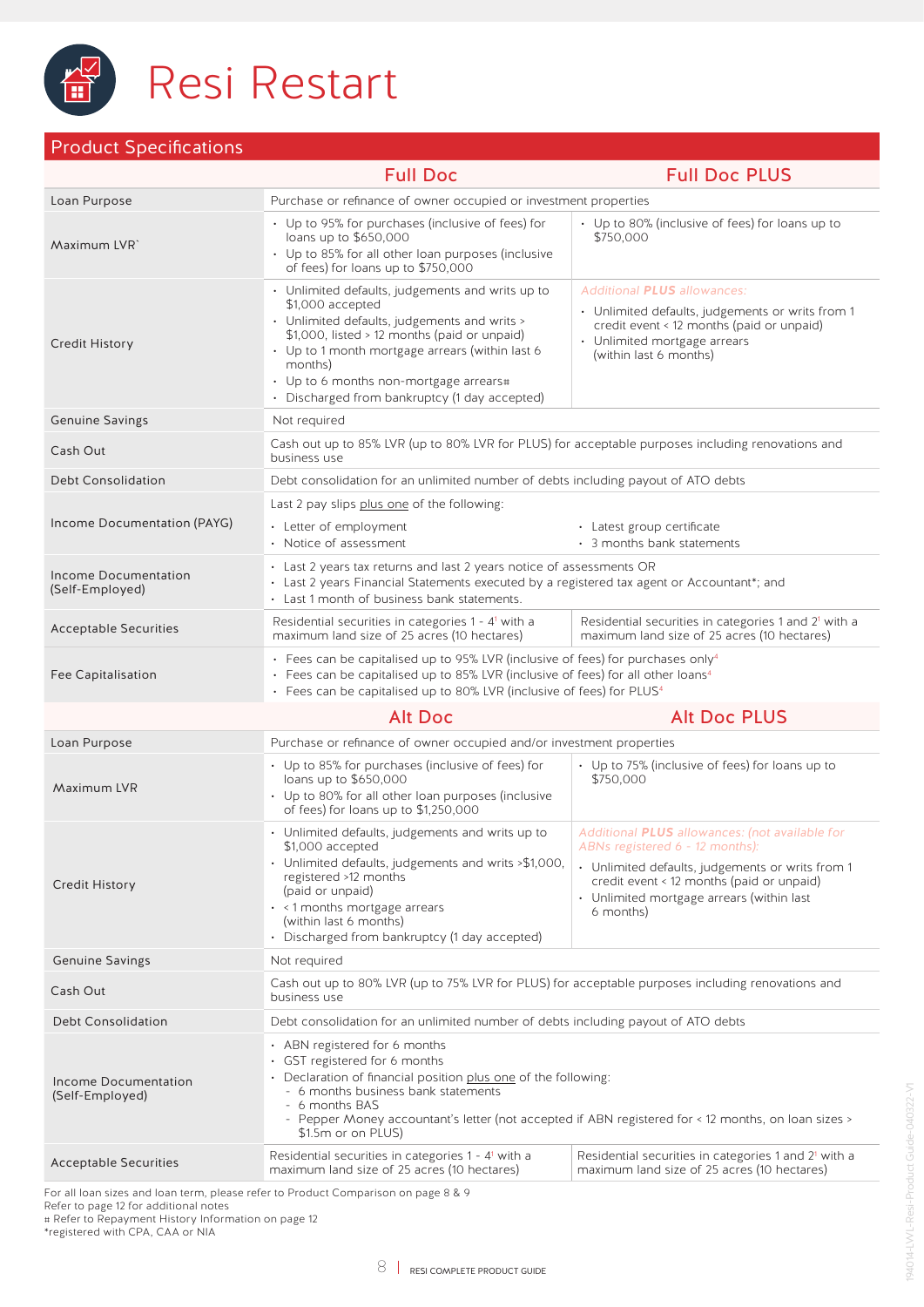## Product Comparison

|                                                                     | <b>Resi Renew</b>                                                                |                                                                                                                                | <b>Resi Renew NEAR PRIME CLEAR</b>                              |                                                                                                                               | <b>Resi Renew NEAR PRIME</b>                                       |                                                                                                                               | <b>Resi Restart</b>                                            |                                                              |                                                     |                                                                                      |
|---------------------------------------------------------------------|----------------------------------------------------------------------------------|--------------------------------------------------------------------------------------------------------------------------------|-----------------------------------------------------------------|-------------------------------------------------------------------------------------------------------------------------------|--------------------------------------------------------------------|-------------------------------------------------------------------------------------------------------------------------------|----------------------------------------------------------------|--------------------------------------------------------------|-----------------------------------------------------|--------------------------------------------------------------------------------------|
|                                                                     | <b>Full Doc</b>                                                                  | Alt Doc                                                                                                                        | <b>Full Doc</b>                                                 | <b>Alt Doc</b>                                                                                                                | <b>Full Doc</b>                                                    | <b>Alt Doc</b>                                                                                                                | <b>Full Doc</b>                                                | <b>Full Doc PLUS</b>                                         | Alt Doc                                             | <b>Alt Doc PLUS</b>                                                                  |
| Max LVR                                                             | Up to 95%<br>(purchase)<br>Up to 90%<br>(refinance)                              | Up to 80%                                                                                                                      | Up to 95%<br>(purchase)<br>Up to 90%<br>(refinance)             | Up to 85%<br>(purchase)<br>Up to 80%<br>(refinance)                                                                           | Up to 95%<br>(purchase)<br>Up to 90%<br>(refinance)                | Up to 85%<br>(purchase)<br>Up to 80%<br>(refinance)                                                                           | Up to 95%<br>(purchase)<br>Up to 85%<br>(refinance)            | Up to 80%                                                    | Up to 85%<br>(purchase)<br>Up to 80%<br>(refinance) | Up to 75%                                                                            |
| Loan Term                                                           |                                                                                  | $10 - 30$ years                                                                                                                | $10 - 40$ years                                                 |                                                                                                                               |                                                                    | $10 - 40$ years                                                                                                               |                                                                |                                                              | 10 - 40 years                                       |                                                                                      |
| Interest Only<br>(maximum 5 years)                                  |                                                                                  | PLUS only                                                                                                                      | PLUS only                                                       |                                                                                                                               | PLUS only                                                          |                                                                                                                               | $\oslash$                                                      |                                                              |                                                     |                                                                                      |
| Income<br>Documentation<br>(PAYG)                                   | Last 2 pay<br>slips plus one<br>supporting<br>document*                          | $\otimes$                                                                                                                      | Last 2 pay<br>slips plus one<br>supporting<br>document*         | $\circledR$                                                                                                                   | Last 2 pay<br>slips plus one<br>supporting<br>document*            | $\circledcirc$                                                                                                                | Last 2 pay slips plus one<br>$\otimes$<br>supporting document* |                                                              |                                                     |                                                                                      |
| Income<br>Documentation<br>(Self-Employed)                          | Last 2 years tax<br>returns plus<br>last 2 years tax<br>assessment               | ABN - 24 months<br>GST - 12 months<br>Declaration<br>of financial<br>Position plus<br>two supporting<br>documents <sup>^</sup> | Last year tax<br>returns and notice<br>of assessment            | ABN - 24 months<br>GST - 12 months<br>Declaration<br>of Financial<br>Position plus<br>one supporting<br>document <sup>^</sup> | Last 2 years tax<br>returns plus<br>last 2 years tax<br>assessment | ABN - 24 months<br>GST - 12 months<br>Declaration<br>of Financial<br>Position plus<br>one supporting<br>document <sup>^</sup> |                                                                | Last 2 years tax returns plus<br>last 2 years tax assessment | GST - 6 months                                      | ABN - 6 months<br>Declaration of Financial Position<br>plus one supporting document^ |
| Impairment up to<br>\$1,000 (defaults.<br>judgementsand<br>writs)   | (paid defaults up to \$500 considered)                                           | $\otimes$                                                                                                                      | $\otimes$<br>(paid/unpaid defaults up to \$1,000<br>considered) |                                                                                                                               |                                                                    | $\odot$                                                                                                                       | $\odot$                                                        |                                                              |                                                     |                                                                                      |
| Impairment < 12<br>months<br>(defaults,<br>judgements and<br>writs) |                                                                                  | $\circledcirc$                                                                                                                 | $\circledR$                                                     |                                                                                                                               |                                                                    | $\circledR$                                                                                                                   | $\circledR$                                                    | $\odot$<br>(unlimited when<br>due to 1 credit<br>event)      | $\circledR$                                         | $\odot$<br>(unlimited when<br>due to 1 credit<br>event)                              |
| Impairment > 12<br>months<br>(defaults,<br>judgements and<br>writs) | Unlimited when registered >24<br>$\circledR$<br>$\odot$<br>$\circledR$<br>months |                                                                                                                                |                                                                 |                                                                                                                               |                                                                    |                                                                                                                               |                                                                |                                                              |                                                     |                                                                                      |
| Mortgage Arrears                                                    |                                                                                  | $\circledR$                                                                                                                    |                                                                 | $\circledR$                                                                                                                   |                                                                    | $\circledcirc$                                                                                                                | $\odot$<br>(<1 month within<br>last<br>6 months)               | $\odot$<br>(unlimited within<br>last<br>6 months)            | $\oslash$<br>(<1 month within<br>last<br>6 months)  | $\odot$<br>(unlimited within<br>last<br>6 months)                                    |
| Non-mortgage<br>Arrears                                             |                                                                                  | $\circledR$                                                                                                                    | $\circledR$                                                     |                                                                                                                               |                                                                    | Up to 3 months (within last 3 months)                                                                                         | $\odot$                                                        | $\odot$                                                      | $\odot$                                             | $\odot$                                                                              |
| Cash Out                                                            | Up to 90% LVR                                                                    | Up to 80% LVR                                                                                                                  | Up to 90% LVR                                                   | Up to 80% LVR                                                                                                                 | Up to 90% LVR                                                      | Up to 80% LVR                                                                                                                 | Up to 85% LVR                                                  |                                                              | Up to 80% LVR                                       | Up to 75% LVR                                                                        |

\*Supporting PAYG documentation includes - letter of employment, notice of assessment, latest group certificate or 3 months bank statements

^ Supporting self-employed documentation includes - 6 months business bank statements, 6 months BAS or Pepper Money accountant's letter. Pepper Money accountant's letter not available for use on NEAR PRIME or SPECIALIST lo \$1.5m, SPECIALIST loans where ABN has been registered for < 12 months or SPECIALIST PLUS.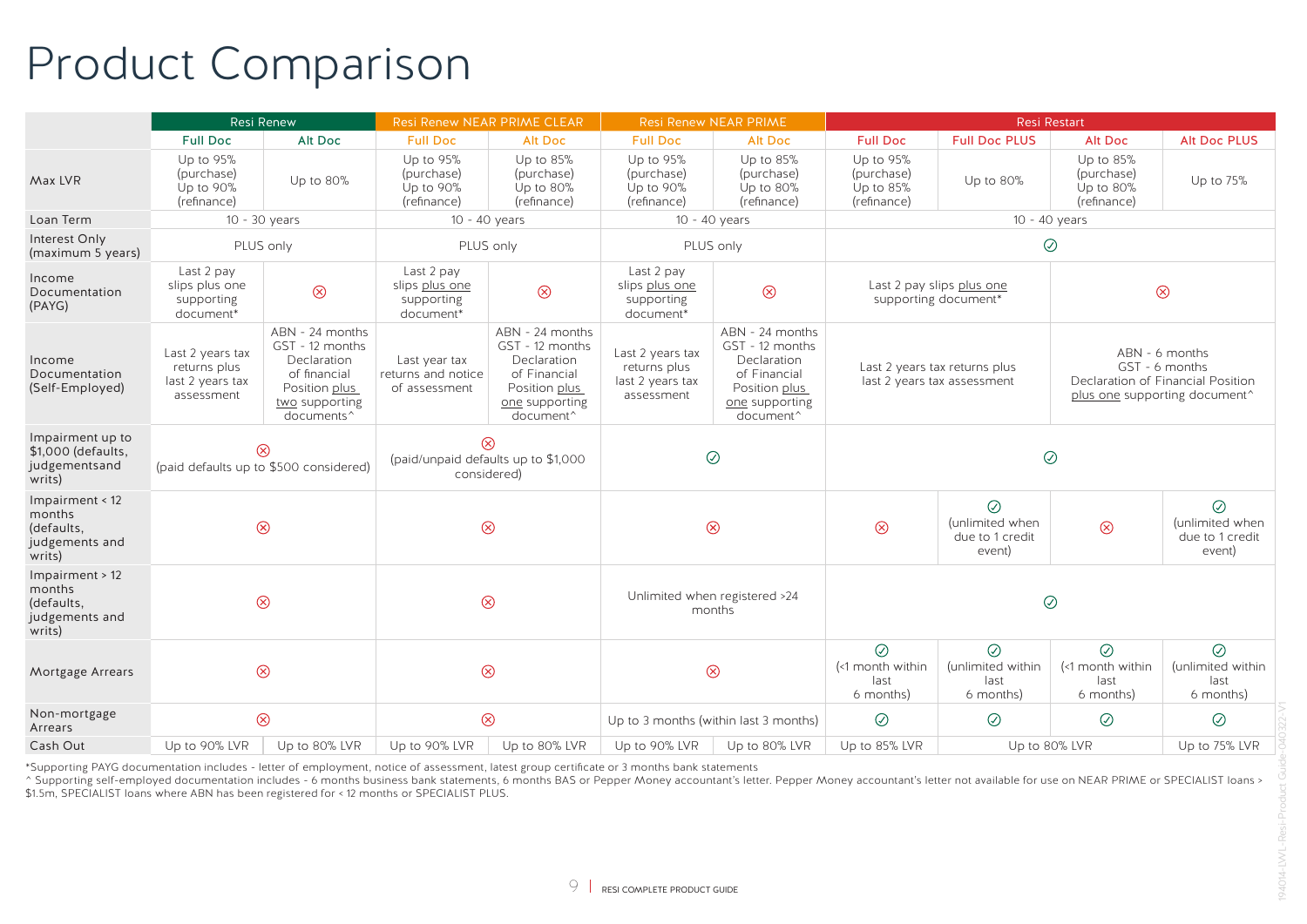## Loan size limits (applicable to residential securities in categories 1 and 2)

|                 | <b>Resi Renew</b>                  |                           | <b>Resi Renew NEAR PRIME CLEAR</b>                     |                 | <b>Resi Renew NEAR PRIME</b>                  |                           | <b>Resi Restart</b> |                          |                          |                          |
|-----------------|------------------------------------|---------------------------|--------------------------------------------------------|-----------------|-----------------------------------------------|---------------------------|---------------------|--------------------------|--------------------------|--------------------------|
| <b>LVR</b>      | Full Doc &<br><b>Full Doc PLUS</b> | Alt Doc &<br>Alt Doc Plus | Full Doc & Full Doc   Alt Doc & Alt Doc<br><b>PLUS</b> | <b>PLUS</b>     | <b>Full Doc &amp;</b><br><b>Full Doc PLUS</b> | Alt Doc &<br>Alt Doc PLUS | <b>Full Doc</b>     | <b>Full Doc PLUS</b>     | Alt Doc                  | <b>Alt Doc PLUS</b>      |
| Up to 65%       | $$2.0m*$                           | $$2.0m*$                  | $$2.5m*$                                               | $$2.5m*$        | $$2.5m*$                                      | $$2.5m*$                  | \$2.5m              | \$1.0m                   | \$2.5m                   | \$1.0m                   |
| Up to 70%       | $$2.0m*$                           | $$2.0m*$                  | $$2.0m*$                                               | $$2.0m*$        | $$2.0m*$                                      | $$2.0m*$                  | \$2.0m              | \$1.0m                   | \$2.0m                   | \$1.0m                   |
| Up to 75%       | \$1.5m                             | \$1.5m                    | $$2.0m*$ (Syd/Melb)<br>$$1.75m*$                       | $$1.75m*$       | $$1.75m*$                                     | $$1.75m*$                 | \$1.75m             | \$750k                   | \$1.75m                  | \$750k                   |
| Up to 80%       | \$1.5m (Syd/Melb)<br>\$1.0m        | \$1.0m                    | \$1.75m* (Syd/Melb)<br>\$1.5m                          | \$1.5m          | \$1.5m                                        | \$1.5m                    | \$1.25m             | \$750k                   | \$1.25m                  |                          |
| Up to 85%       | \$1.25m (Syd/Melb)<br>\$850k       | $\sim$                    | \$1.0m                                                 | $$1.0m^{\circ}$ | \$1.0m                                        | \$650k^                   | \$750k              | $\sim$                   | \$650k^                  |                          |
| Up to 90%       | \$1.0m (Syd/Melb)<br>\$750k        | $\sim$                    | \$1.0m                                                 | $\sim$          | \$1.0m                                        | $\sim$                    | \$750k              | $\overline{\phantom{0}}$ | $\overline{\phantom{a}}$ | $\overline{\phantom{0}}$ |
| Up to<br>$95\%$ | \$900k (Syd/Melb)<br>\$750k        | $\overline{\phantom{a}}$  | \$900k (Syd/Melb)<br>\$750k                            | $\sim$          | \$900k (Syd/Melb)<br>\$750k                   | $\sim$                    | \$650k              | $\sim$                   | $\overline{\phantom{a}}$ |                          |

^^purchase only

\*For Prime, Near Prime Clear and Near Prime, multiple securities required, as the maximum exposure per security is \$1,500,000.

| LVR         | <b>Resi Renew Construction</b>                     |                              |  |  |  |  |  |
|-------------|----------------------------------------------------|------------------------------|--|--|--|--|--|
|             | <b>Full Doc Construction**</b>                     | Full Doc PLUS Construction** |  |  |  |  |  |
| Up to 65%   | \$1.5m                                             | \$1.0m                       |  |  |  |  |  |
| Up to 70%   | \$1.5m                                             | \$1.0m                       |  |  |  |  |  |
| Up to 75%   | \$1.5m                                             | \$1.0m                       |  |  |  |  |  |
| Up to 80%   | \$1.5m                                             | $\overline{\phantom{a}}$     |  |  |  |  |  |
| Up to 85%   | \$850k<br>(1 property)<br>\$1.5m<br>(2 properties) | $\overline{\phantom{a}}$     |  |  |  |  |  |
| Up to 90%   | \$850k<br>(1 property)                             | $\overline{\phantom{0}}$     |  |  |  |  |  |
| Up to 95%^^ | \$1.2m<br>(2 properties)                           | $\sim$                       |  |  |  |  |  |

\*\*Maximum loan limits restricted to \$800,000 for 1 or 2 properties, for all locations outside of NSW and VIC.

<sup>^^</sup>purchase only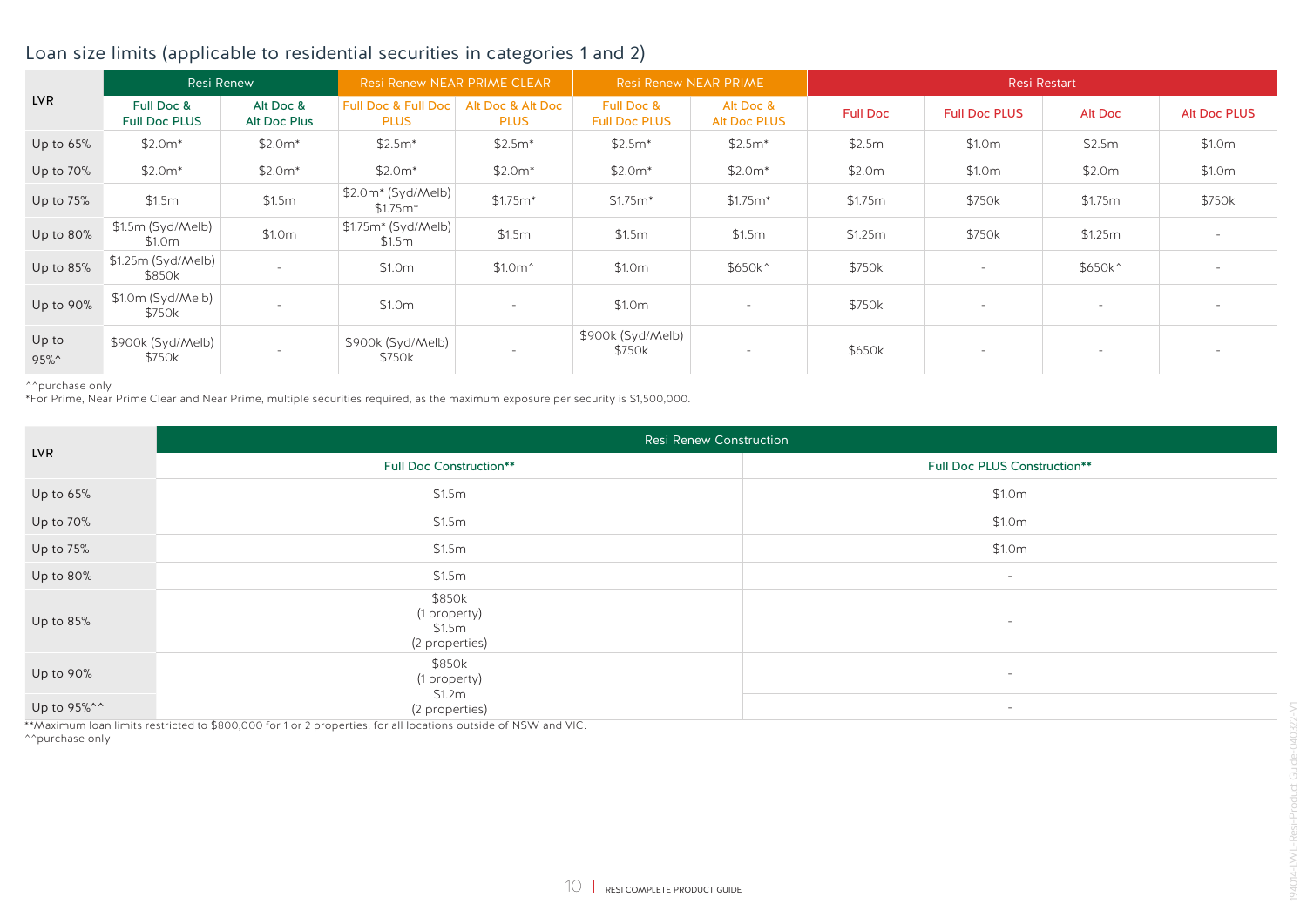## Product Features

|                               | Full Doc and Alt Doc*                                                                 | <b>Full Doc PLUS and Alt Doc PLUS</b>                                                             |  |  |  |  |
|-------------------------------|---------------------------------------------------------------------------------------|---------------------------------------------------------------------------------------------------|--|--|--|--|
| Minimum Loan Amount           | $\cdot$ \$100,000 (Prime)<br>• \$50,000 (Near Prime Clear, Near Prime and Specialist) |                                                                                                   |  |  |  |  |
| <b>Repayment Options</b>      | • Principal and Interest                                                              | • Principal and Interest<br>• Interest Only^ (maximum 5 years followed by Principal and Interest) |  |  |  |  |
| Interest Rate Type            | Variable                                                                              |                                                                                                   |  |  |  |  |
| Redraw                        | • Minimum manual redraw amount is \$1,000<br>• Minimum online redraw is \$50          |                                                                                                   |  |  |  |  |
| Offset Sub-Account            | 100% Interest Offset Sub-Account available <sup>3</sup>                               |                                                                                                   |  |  |  |  |
| <b>Account Splits</b>         | Maximum of four splits (including 100% Interest Offset Sub-Account split).            |                                                                                                   |  |  |  |  |
| Lump Sum Payments             | Free additional payments are allowed                                                  |                                                                                                   |  |  |  |  |
| <b>Transaction Facilities</b> | $\cdot$ Online<br>$\cdot$ ATM<br>• Redraw Facility                                    | $\cdot$ Telephone<br>• Visa Debit Card (including pay Wave)<br>$\cdot$ BPAY<br>• Direct Debit     |  |  |  |  |

^Interest Only is limited on owner occupied properties to 50% of total loan limit \*Interest Only is available on Specialist Full Doc & Alt Doc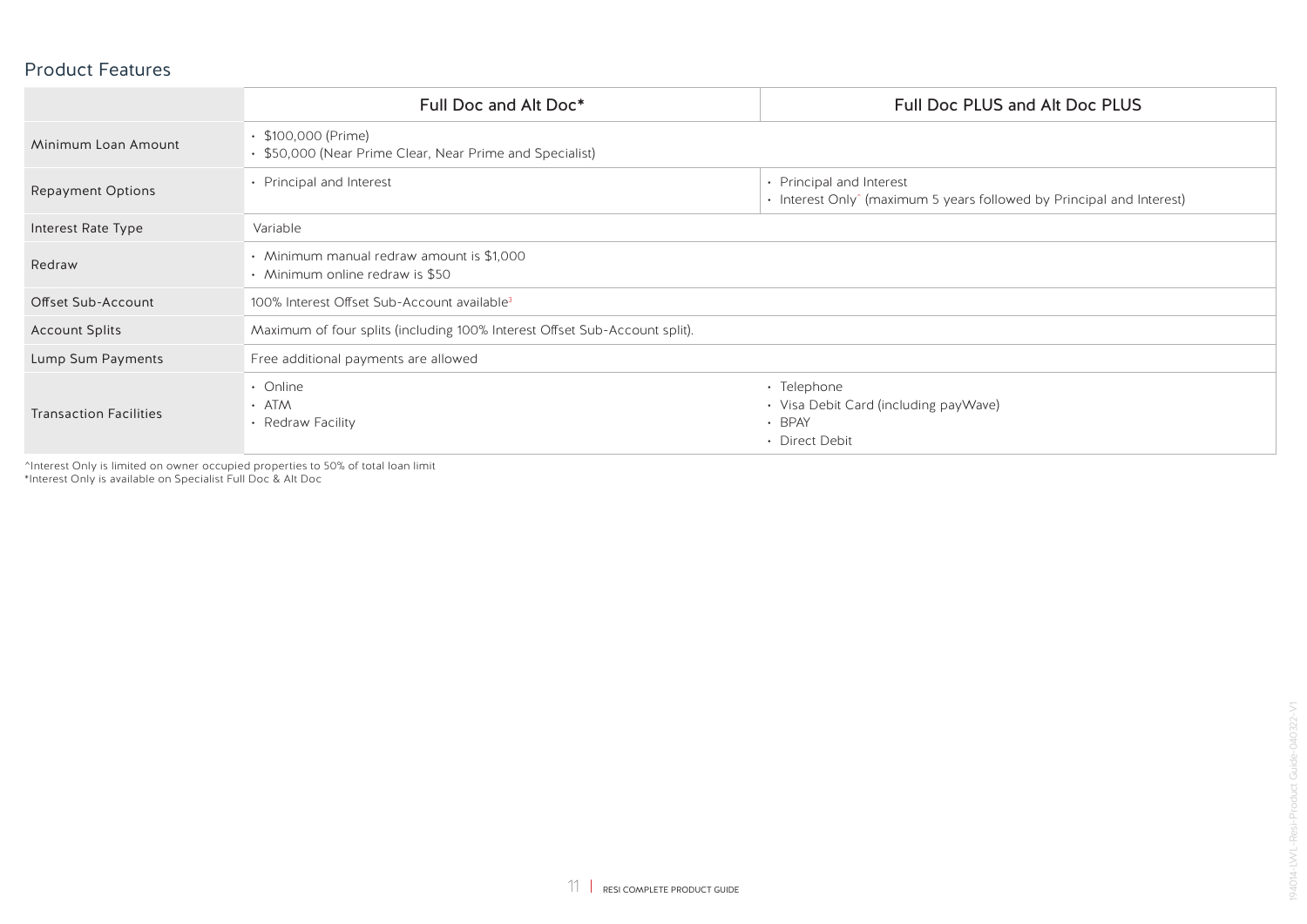## Servicing and additional Lending Policies

### Acceptable Employment & Income

| <b>Employment Type</b>                                              | Income Definition                                                                                                                                                                                                                                                                                                                                                                                                                                                                                     | Allowance     |
|---------------------------------------------------------------------|-------------------------------------------------------------------------------------------------------------------------------------------------------------------------------------------------------------------------------------------------------------------------------------------------------------------------------------------------------------------------------------------------------------------------------------------------------------------------------------------------------|---------------|
| Full or Part-Time or<br>Contract (PAYG)                             | Base salary, allowances and shift penalties.<br>PRIME <sup>^</sup><br>• Minimum 12 months continuous employment within same industry, or<br>• Minimum 6 months employment with current employer.<br>NEAR PRIME CLEAR, NEAR PRIME OR SPECIALIST<br>No minimum time frame required.                                                                                                                                                                                                                     | 100%          |
| Casual or Second<br>Job                                             | PRIME or SPECIALIST PLUS<br>Minimum 12 months continuous service with current employer.<br>NEAR PRIME CLEAR, NEAR PRIME OR SPECIALIST<br>Minimum 6 months continuous service with current employer (with a minimum of 18 months<br>continuous employment within the same industry).                                                                                                                                                                                                                   | 100%          |
| Commission/<br>bonuses (paid at<br>least quarterly) and<br>Overtime | <b>PRIME</b><br>• Commission and Bonus - 100% if confirmed as received for the last 2 years from current<br>employer. The average of the last 2 years is to be used in the servicing assessment.<br>• Overtime - 100% if a condition of a borrowers employment, 50% if confirmed as being<br>regular for 6 months from the same employer.<br>NEAR PRIME CLEAR, NEAR PRIME or SPECIALIST<br>Must be demonstrated over the last 12 months                                                               | 100%          |
| Self-Employed                                                       | Acceptable forms of income including Net Profit Before Tax, Directors wages/salaries,<br>Depreciation, Interest on debts being refinanced and Superannuation contribution in excess<br>of 9%.<br><b>Full Doc</b><br>Minimum self-employed period of 24 months.<br>Alt Doc<br>PRIME & NEAR PRIME CLEAR & NEAR PRIME<br>Minimum self-employed period of 24 months.<br>SPECIALIST and SPECIALIST PLUS<br>Minimum self-employed period of 6 months.                                                       | 100%          |
| <b>Centrelink Pensions</b>                                          | Centrelink Pension received (e.g. aged, invalid etc)^^.                                                                                                                                                                                                                                                                                                                                                                                                                                               | 100%          |
| Superannuation                                                      | Pension or annuities.                                                                                                                                                                                                                                                                                                                                                                                                                                                                                 | 100%          |
| Rental Income                                                       | Rental income to be received post settlement.                                                                                                                                                                                                                                                                                                                                                                                                                                                         | 80%           |
| <b>Housing Allowance</b>                                            | Allowance provided by employer or government bodies (not accepted on PRIME).                                                                                                                                                                                                                                                                                                                                                                                                                          | 100%          |
| Interest and<br><b>Dividends</b>                                    | Income from cash deposits held or share portfolio. 2 years consistency required and capital<br>gains on sale of assets is not acceptable.                                                                                                                                                                                                                                                                                                                                                             | 100%          |
| Forms of<br>Guaranteed Income                                       | Inheritance and trust beneficiaries etc (not accepted on PRIME).                                                                                                                                                                                                                                                                                                                                                                                                                                      | 100%          |
| Child Support<br>Payments                                           | If a court order or a child support agency agreement exists or proof of receipt for a period of<br>3 months continuous payments with no age restrictions.<br>The following evidence of receipt of payments is required:<br>• Proof of receipt of maintenance for a continuous period of at least 3 months by way of<br>savings statements; or<br>• Child Support Agency letter to confirm the maintenance agreement.<br>Only accepted on PRIME where the benefit is available for the next five years | 100%          |
| <b>Family Payments</b>                                              | Family assistance payment for dependent children regardless of age. (Part A, Part B and<br>parenting will be used, rental, sickness and pharmaceutical allowances are not to be used.)<br>Only accepted on PRIME where the benefit is available for the next five years                                                                                                                                                                                                                               | 100%          |
| <b>Fully Maintained</b><br>Company Car                              | Maximum of \$5,000 can be added to the Gross Taxable Income.                                                                                                                                                                                                                                                                                                                                                                                                                                          | Up to \$5,000 |
| Car Allowance                                                       | 100% if a condition of a borrowers employment.                                                                                                                                                                                                                                                                                                                                                                                                                                                        | 100%          |

^Where the borrower is on probation, application can be considered based on the strength of the borrower's overall position ^^ Applicants that derive majority of their income from Centrelink and Social Benefits Income can qualify for a maximum 75% LVR on the Pepper SPECIALIST Full Doc product.

Please note: - The % of income allowed is based on the borrower being able to meet the Acceptable Employment Type policy.

An average of the last 2 years income is used for servicing unless the most recent year is less than the average. In this case, the most recent year is used. Applies to Full Doc applications only.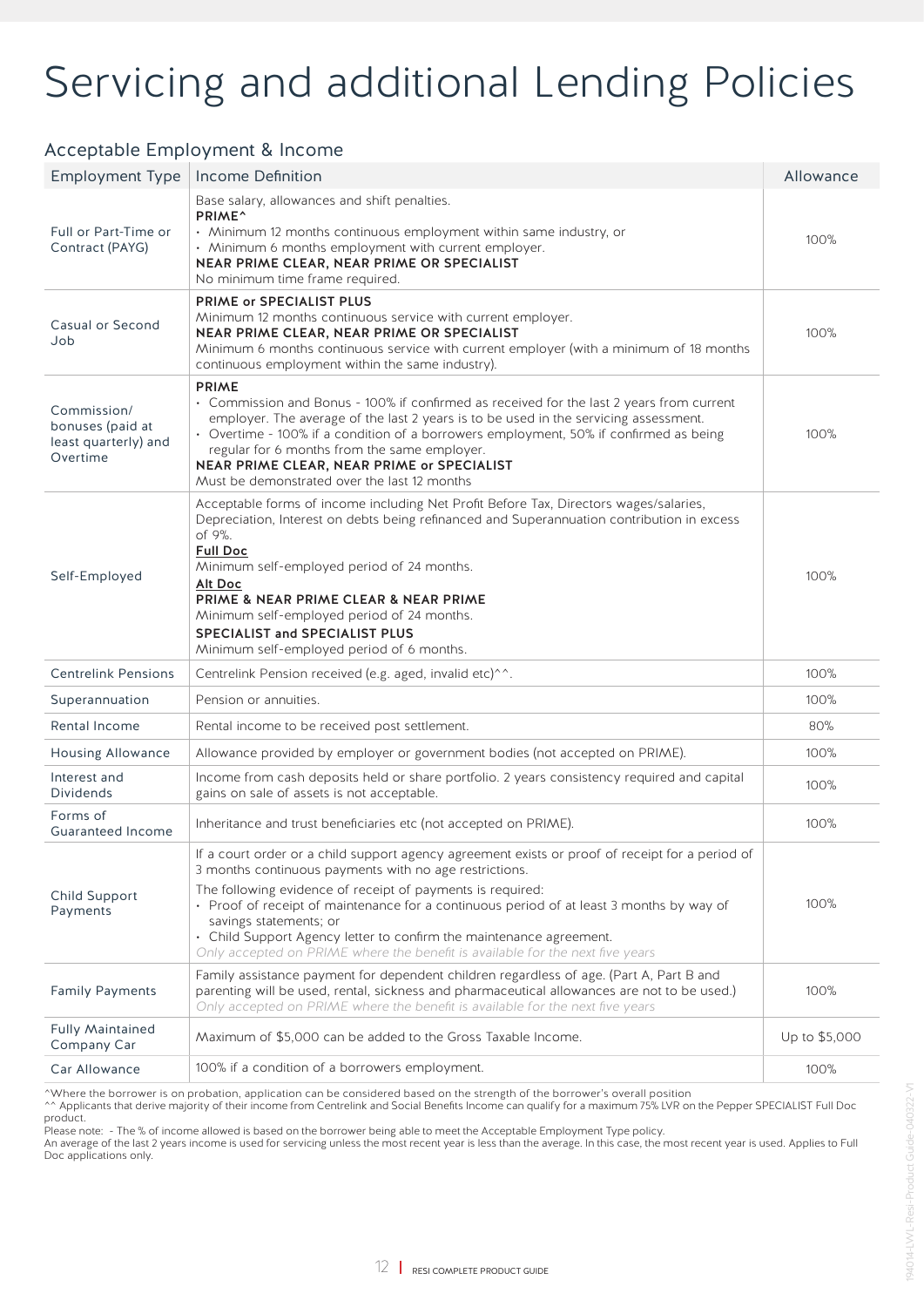## Servicing

All loans to be serviced at a benchmark rate of 5.50% or 2.50% above the applicable rate, whichever is the higher. Applicants that have majority of their income from Centrelink and Social Benefit Income can only qualify for a maximum 75% LVR on the SPECIALIST Full Doc and serviceability must be a minimum of 1.25x. For loans with an LVR of greater than 90%, serviceability must be a minimum of 1.35x. Refer to Pepper Money's serviceability calculator on pepper.com.au/broker

For customers with an aggregate LVR greater than 70% AND aggregate loan balance of greater than \$1.5m, serviceability must be a minimum of 1.25x

#### Construction Loans:

For applications with a LVR ≤ 90% applicants must demonstrate serviceability of 1.10x.

For applications with a LVR > 90% applicants must demonstrate serviceability of 1.35x.

#### Negative Gearing:

Negative Gearing is accounted for during the loan assessment.

#### Sole Applicants in Spousal Relationships:

If a sole borrower is in a spousal relationship and household cash flow is split, we will take 50% of joint debt repayments and apply a single living expense view for our applicant. The loan will be subject to a servicing test at both a household and applicant level. The following documentation is required for the non-borrowing spouse:

- Income verification documents
- Asset and Liability Statement
- Living Expenses Statement
- Signed Privacy Act

#### **Security**

#### Lending Areas:

#### Lending areas based on postcode listing:

- Category 1 Maximum LVR 95%
- Category 2 Maximum LVR 95%
- Category 3 Maximum LVR 75%
- Category 4 Maximum LVR 70%

#### Maximum Exposure Limits:

- The maximum exposure per client is \$4,000,000
- The maximum exposure for prime is \$2,500,000 (syd/melb metro) and \$2,000,000 all other locations
- The maximum exposure per security is \$1,500,000 for Prime, Near Prime Clear and Near Prime
- The maximum exposure per security is \$2,500,000 for specialist

#### Security Titles Considered:

• Torrens, old system, community, crown lease.

#### Vacant Land:

• Vacant land on PRIME Full Doc and Alt Doc, NEAR PRIME CLEAR Full Doc and NEAR PRIME Full Doc Doc only for residential properties in categories 1 and 2, to a maximum land size of 2.5 acres.

#### Developments and Units:

• Maximum three securities per development or maximum

exposure not more than 25%.

- Restriction on units within high density post codes apply. Unit blocks cannot be comprised of more than 35 units when located within a high-density post code (see website for locations).
- New units (< 12 months old) are not acceptable if part of a development comprised of more than 35 units.
- Maximum LVR on new units (< 12 months old) of 75%.

#### Darwin Securities

Securities located within Darwin and where the value is >1.5 times the local (postcode) median house price are considered not acceptable.

When a unit is located in a development consisting of 35 or more units it is an unacceptable security. The maximum LVR on all other units located in Darwin is 70% (exclusive of fees).

#### Western Australian Securities:

- Maximum LVR of 85% where the loan is secured by a unit.
- Maximum LVR of 85% for Interest Only loans

#### Will Not Lend On:

Rural properties, commercial properties, relocatable and mobile homes, serviced apartments, studio apartments, resort complexes, retirement villages, bedsits and heritage listed buildings.

### Responsible Lending

Pepper Money is committed to responsible lending. We recognise the importance of working with our valued distribution partners to ensure we all play our part in conducting business in an ethical and responsible manner. To find out more about Pepper Money's approach to responsible lending visit pepper.com.au/responsible-lending

### Additional Lending Policies

All mortgage applications must clearly demonstrate a financial benefit to the applicant(s).

#### Pepper Money Will Lend To:

• Private partnerships, companies, trustees (maximum 6 borrowers).

#### Non-Conforming and Private or Solicitor Loans:

Will refinance non-conforming, private and solicitor loans.

#### Portability:

Pepper Money offers portability on all new loans. Subject to conditions Go to 'Documents and forms' section on pepper. com.au/broker/white-label for details.

#### Personal Bank Statements:

Applicants' last three months personal bank statements may be needed for positive confirmation of their declared living expenses.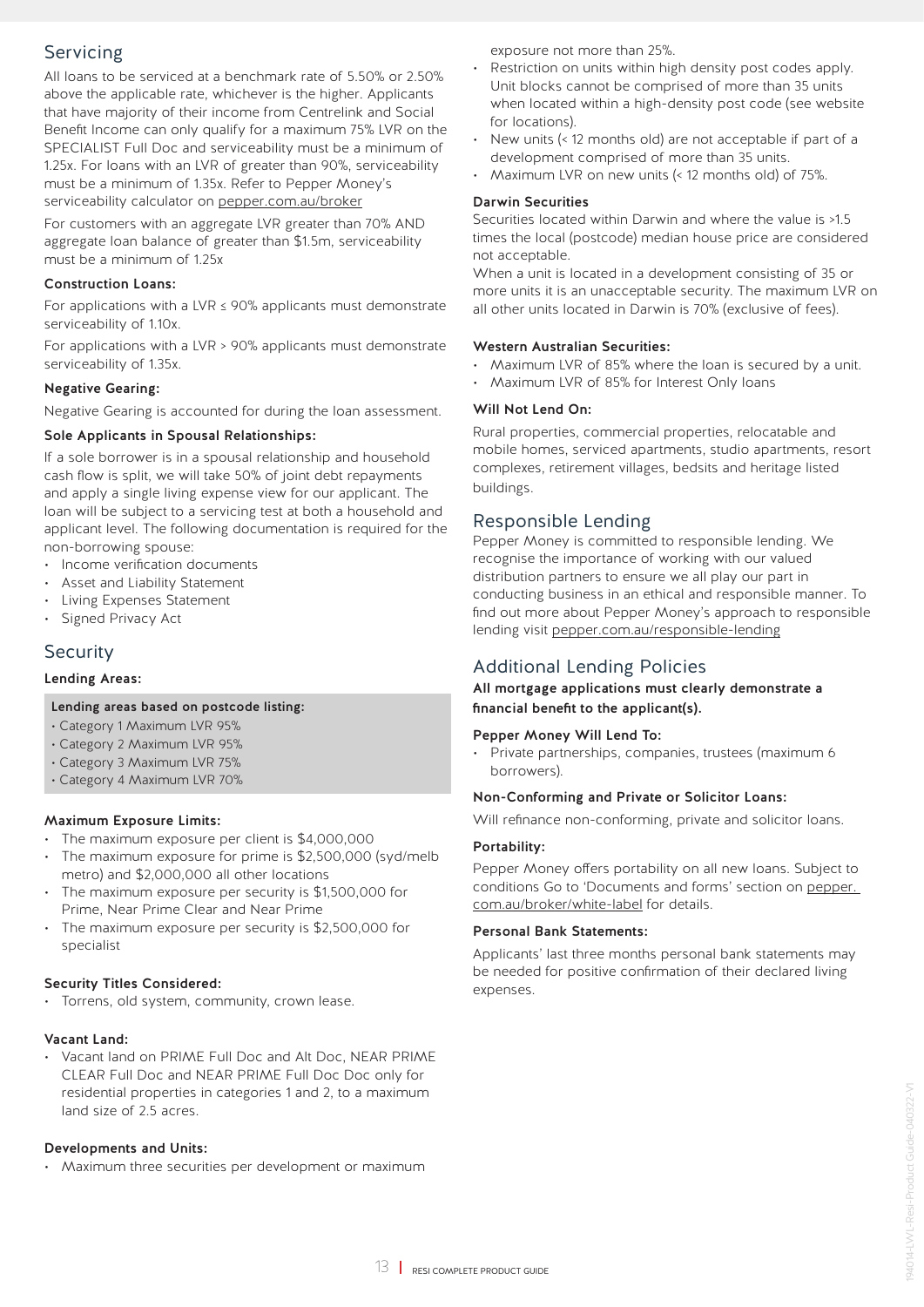#### Loan Statements:

Loan statements are not required where the loan Repayment History Information (RHI) can be verified on the Applicant's credit file obtained by Pepper Money. In such cases proof of balance and payment details may still be required prior to settlement.

Where the RHI is not available, then the following is required:

- 6 months mortgage statements required on any owner occupied or investment loan being refinanced.
- 12 months mortgage statements required on refinancing of non-conforming loans.
- Most recent statement (or last 3 months statements for Prime loans) for consumer debts (credit cards, personal loans) being refinanced.

#### Repayment History Information(RHI)

Repayment History Information indicates whether the minimum repayment on a credit account was made on time (or within a 14-day grace period) and if not, how late the payment was made. The RHI column shows the number of months that the minimum repayment was not met. The corresponding product column shows product placement for such repayment history.

| Mortgages      |                          | Non Mortgages |                          |  |
|----------------|--------------------------|---------------|--------------------------|--|
| <b>RHI</b>     | Product                  | <b>RHI</b>    | Product                  |  |
| $\Omega$       | Prime / Near Prime Clear | $\left($      | Prime / Near Prime Clear |  |
| $\mathbf{1}$   | <b>Specialist</b>        |               | Near Prime               |  |
| $\overline{2}$ | <b>Specialist Plus</b>   |               | Near Prime               |  |
| $\overline{3}$ | <b>Specialist Plus</b>   | 3             | Near Prime               |  |
| $\overline{4}$ | <b>Specialist Plus</b>   | 4             | <b>Specialist</b>        |  |
| 5              | <b>Specialist Plus</b>   | 5             | Specialist               |  |
| 6              | <b>Specialist Plus</b>   | 6             | <b>Specialist</b>        |  |
| X              | <b>Specialist Plus</b>   | Χ             | <b>Specialist Plus</b>   |  |

#### ATO Debts

Pepper will accept ATO Debts with payment plans to remain on Near Prime and Specialist, provided the debt is not overdue

#### Additional Advance

- The loan must have settled at least 3 months for PRIME and 6 months for NEAR PRIME CLEAR/NEAR PRIME/ SPECIALIST prior to the application for further borrowing.
- The loan must be current with no dishonoured payments within the 3 months for PRIME and 6 months for NEAR PRIME CLEAR/NEAR PRIME/SPECIALIST prior to application.
- Minimum amount \$10,000.
- \$395 Establishment fee or \$100 if broker orders valuation.
- 1% Mortgage Risk Fee (on Additional Advance amount only)
- For PRIME loans, Lender Protection Fee (LPF) payable is LPF on total amount less LPF already paid.
- Legal Fees of \$150 plus disbursements are payable.

When an application for an Additional Advance is received, customer and security information will need to be updated. The documentation that will be required is as follows:

- New fully completed Pepper Money Additional Advance Application Form.
- Updated income evidence, including pay slips or Alt Doc Income Declaration.
- A new Equifax report will be ordered.
- A new Full Valuation will be requested.
- The Building Insurance figure will be updated.
- If there is any new adverse credit information a request for further details will be made.
- Funds will be disbursed by a Pepper Money panel Solicitor after receipt of all security documents.

#### Valuations:

An appraisal of the security property is required to determine its value and state. This can be done via a Full Valuation, Electronic Valuation Report, or an Automated Valuation Model. The following criteria applies for Maximum security values (eligibility conditions apply).

| Valuation<br>Eligibility<br>Criteria | <b>LVR</b>   |              |              |              |        |
|--------------------------------------|--------------|--------------|--------------|--------------|--------|
|                                      | ≤65%         | 65-70%       | 70-75%       | 75-80%       | 80-95% |
| <b>AVM</b><br>Purchase<br>(FSD)      | $\leq$ 12    | ≤10          | ≤10          | N/A          | N/A    |
| Max<br>Security<br>Value             | \$1.5m       | \$1.5m       | \$1m         | N/A          | N/A    |
| <b>AVM</b><br>Refinance<br>(FSD      | $\leq 12$    | ≤10          | $\leq 8$     | N/A          | N/A    |
| Max<br>Security<br>Value             | \$1.5m       | \$1m         | \$1m         | N/A          | N/A    |
| <b>EVR</b>                           | $\checkmark$ | $\checkmark$ | $\checkmark$ | $\checkmark$ | N/A    |
| Max<br>Security<br>Value             | \$1.5m       | \$1.5m       | \$1.25m      | \$1m         | N/A    |
| Full<br>Valuation                    | √            | $\checkmark$ | ✓            |              | ✓      |

#### Additional Notes

- Refer to Pepper Money's Postcode Search in Tools section on pepper.com.au/broker/white-label for category lending limits
- Additional terms and conditions apply to Interest Only loans which are set out in the customer's loan agreement. Principal and Interest repayments are calculated on the residual loan term
- The terms and conditions applicable to Offset Sub-Accounts are set out in the customer's loan agreement
- Refer to LPF Calculator in Tools section on pepper.com.au/ broker
- Pepper Money is not liable for any taxation related assumptions or representations associated with the negative gearing.

94014-LWL-Resi-Product Guide-040322-V1 194014-LWL-Resi-Product Guide-040322-V1

DISCLAIMER: This product guide is accurate as at the effective date of this document. Pepper Money reserves the right to alter the policies at any time without notice. We will notify borrowers of changes in accordance with their loan agreement and the National Consumer Credit Protection Act. CONFIDENTIAL: This Product Guide is a reference guide for mortgage professionals accredited to distribute Pepper Money products and is not intended as an advertisement to the public. It is made available on a strictly confidential basis and must not be reproduced in whole or part, or distributed to any person or organisation without Pepper Money's prior written consent. It must not be made available to the public under any circumstances. Whilst every effort has been made to ensure this Product Guide is accurate, it should not be relied upon for any purpose or used as a substitute for independent professional advice. WARNING: You must comply with all legal requirements. Non-compliance with the law may attract civil and/or criminal penalties.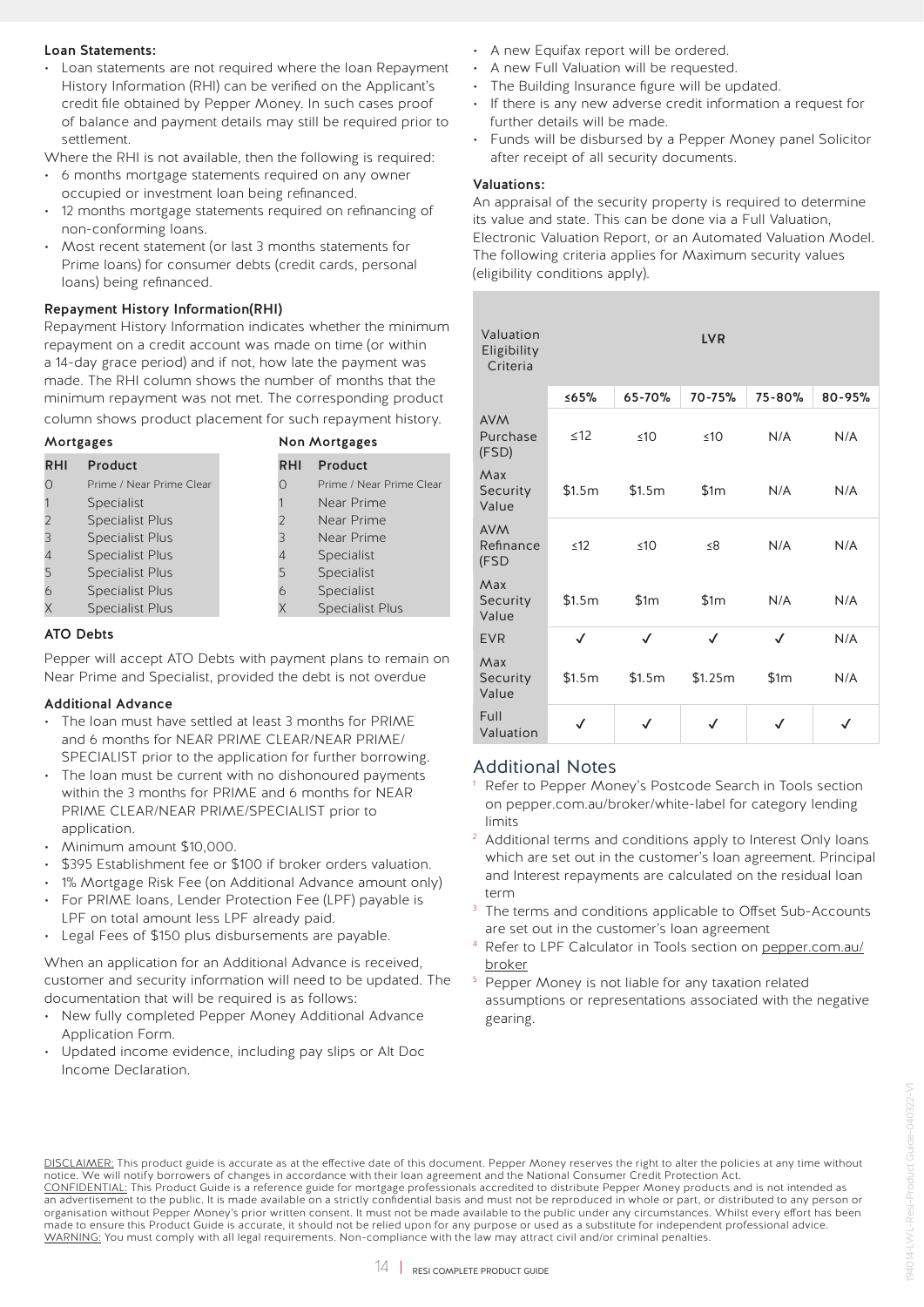## Sales Support







whitelabel@pepper.com.au

1800 737 737

pepper.com.au/broker/ whitelabel

Disclaimer: This product guide is accurate as at the effective date of this document. Pepper reserves the right to alter the policies at any time without notice. We will notify borrowers of changes in accordance with their loan agreement and the national consumer credit protection act. Confidential: this product guide is a reference guide for mortgage professionals accredited to distribute pepper homeloans products and is not intended as an advertisement to the public. It is made available on a strictly confidential basis and must not be reproduced in whole or part, or distributed to any person or organisation without pepper homeloans' prior written consent. It must not be made available to the public under any circumstances. Whilst every effort has been made to ensure this product guide is accurate, it should not be relied upon for any purpose or used as a substitute for independent professional advice. Warning: You must comply with all legal requirements. Non-compliance with the law may attract civil and/or criminal penalties.

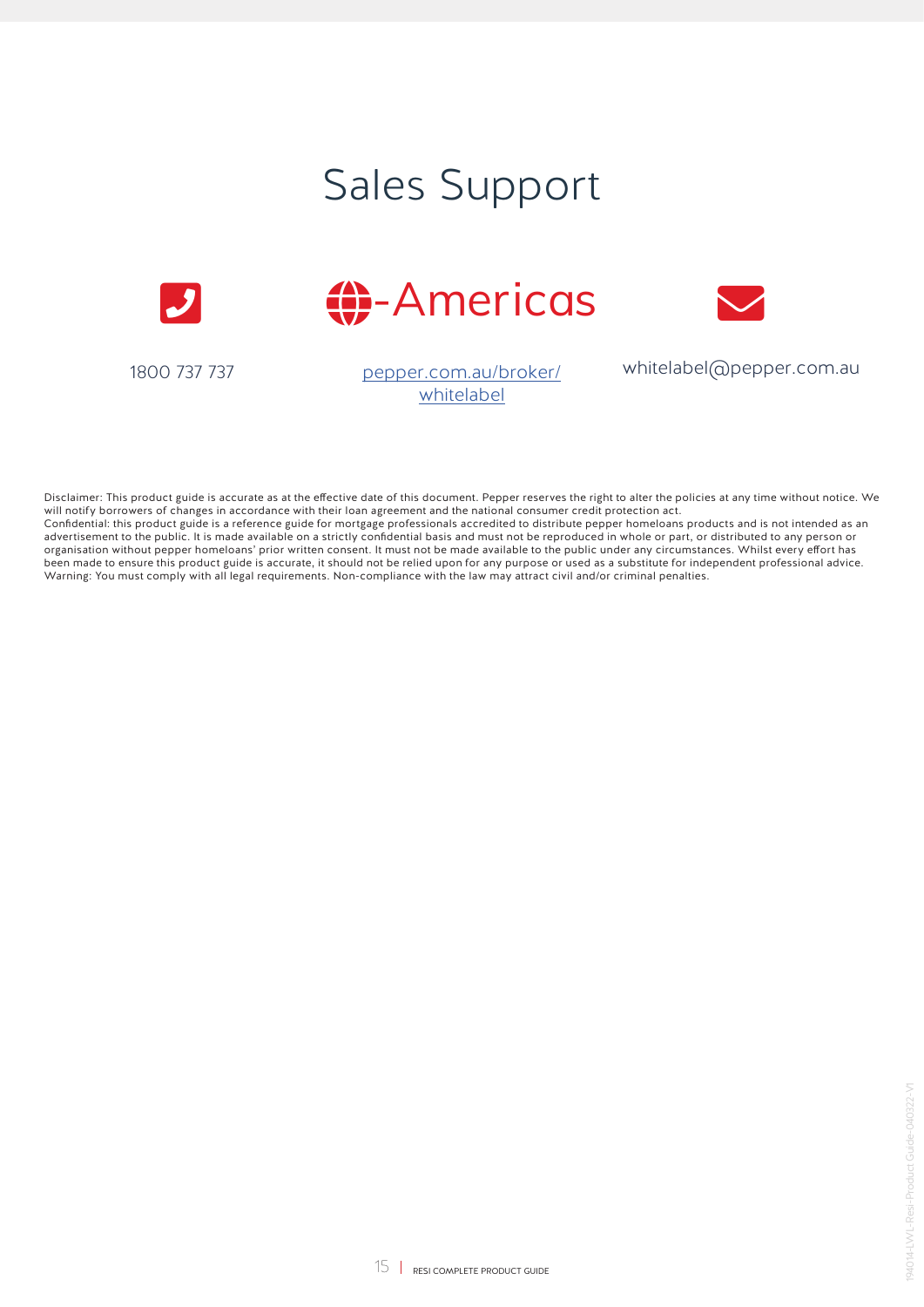This page has intentionally been left blank.